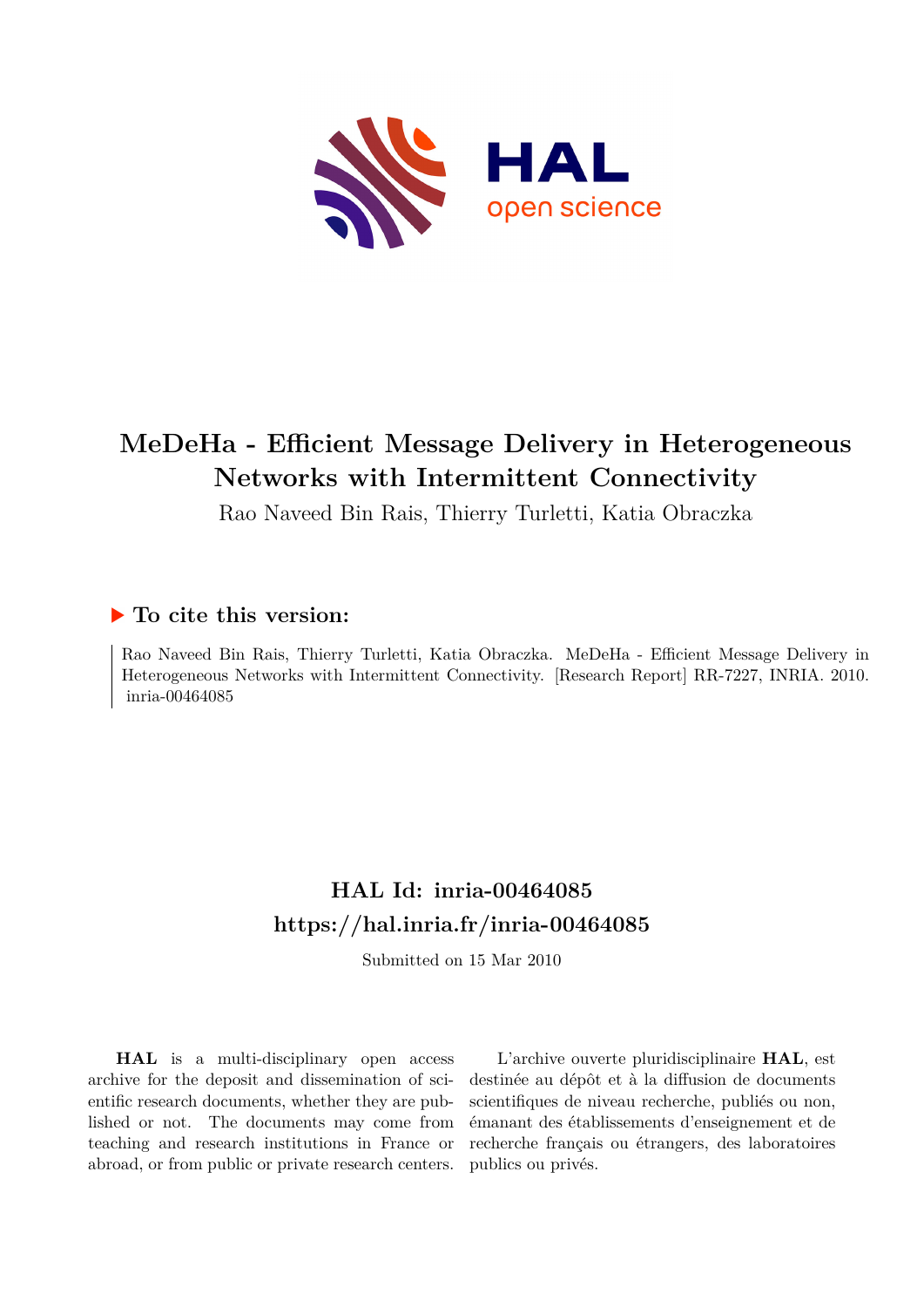

INSTITUT NATIONAL DE RECHERCHE EN INFORMATIQUE ET EN AUTOMATIQUE

# *MeDeHa - Efficient Message Delivery in Heterogeneous Networks with Intermittent Connectivity*

Rao Naveed Bin Rais — Thierry Turletti — Katia Obraczka

### **N° 7227**

March 2010



ISRN INRIA/RR--7227--FR+ENG ISSN 0249-6399 ISRN INRIA/RR--7227--FR+ENG ISSN 0249-6399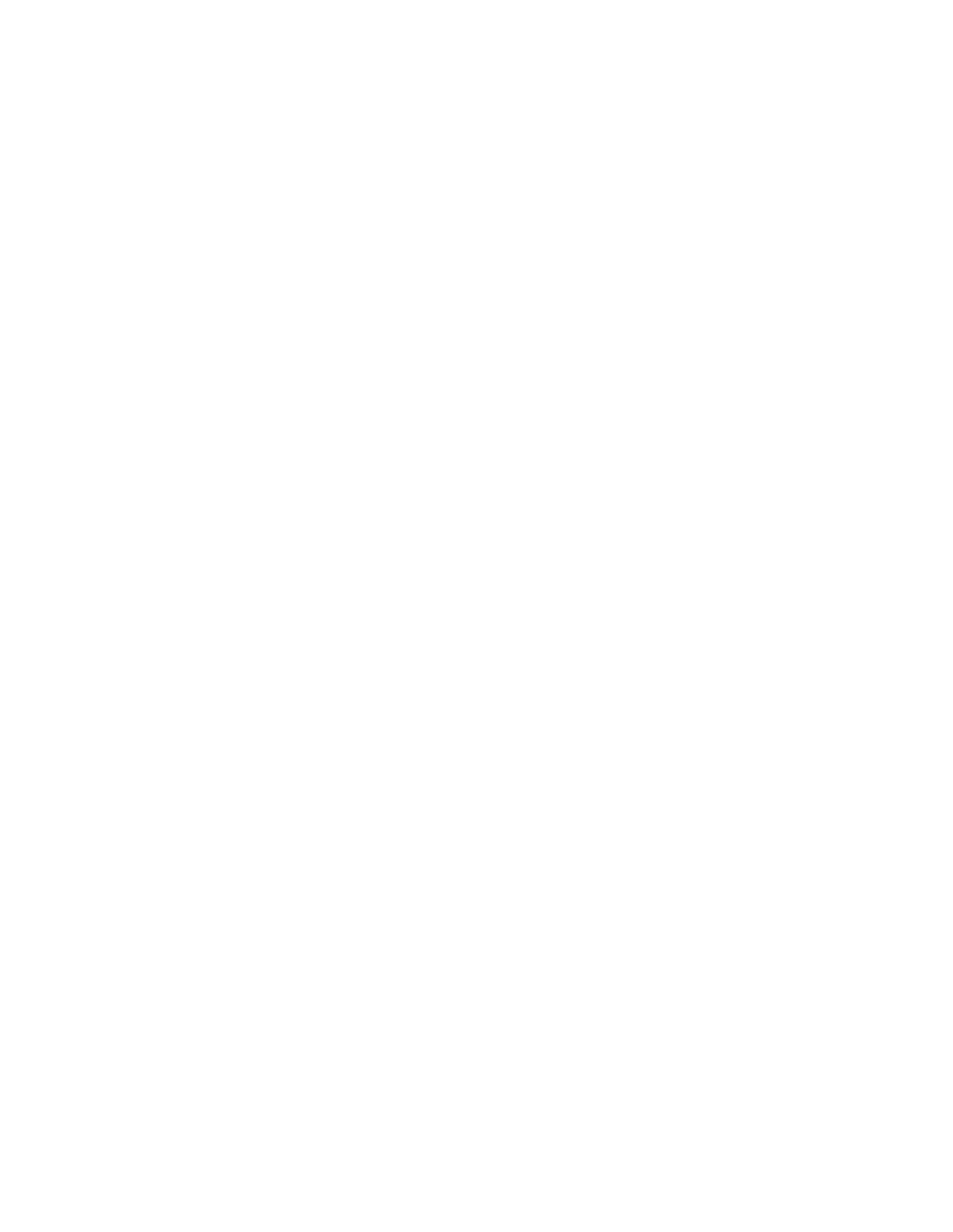

## MeDeHa - Efficient Message Delivery in Heterogeneous Networks with Intermittent Connectivity

Rao Naveed Bin Rais<sup>\*</sup>, Thierry Turletti<sup>†</sup> , Katia Obraczka<sup>‡</sup>

> Thème : Computer Networks Équipes-Projets Planète

Rapport de recherche n° 7227 – March 2010 – 28 pages

Abstract: In this report, we present an efficient message delivery mechanism that enables distribution/dissemination of messages in an internet connecting heterogeneous networks and prone to disruptions in connectivity. We call our protocol MeDeHa (pronounced "medea") for Message Delivery in Heterogeneous, Disruption-prone Networks. MeDeHa is complementary to the IRTF's Bundle Architecture: while the Bundle Architecture provides storage above the transport layer in order to enable interoperability among networks that support different types of transport protocols, MeDeHa is able to store data at any layer of the network stack, addressing heterogeneity even at lower layers (e.g., when intermediate nodes do not support higher-layer protocols). MeDeHa also takes advantage of network heterogeneity (e.g., nodes supporting more than one network and nodes having diverse resources) to improve message delivery. For example, in the case of IEEE 802.11 networks, participating nodes may use both infrastructure- and ad hoc modes to deliver data to otherwise unavailable destinations. Another important feature of MeDeHa is that it does not rely on special-purpose nodes such as message ferries, data mules, or throwboxes in order to relay data to intended destinations, and/or to connect to the backbone network wherever infrastructure is available. The network is able to store data destined to temporarily unavailable nodes for some time depending upon current storage availability as well as quality-of-service needs (e.g., delivery delay bounds) imposed by the application. We showcase MeDeHa's ability to operate in environments consisting of a diverse set of interconnected networks and evaluate its performance via extensive simulations using a variety of syntheticas well as more realistic scenarios. Our results show significant improvement in average delivery ratio and significant decrease in average delivery delay in the face of episodic connectivity. We also demonstrate MeDeHa's support for

Centre de recherche INRIA Sophia Antipolis – Méditerranée 2004, route des Lucioles, BP 93, 06902 Sophia Antipolis Cedex Téléphone: +33 4 92 38 77 77 - Télécopie: +33 4 92 38 77 65

<sup>\*</sup> Projet Planète, INRIA, Sophia Antipolis, emailNaveed-Bin.Rais@sophia.inria.fr

<sup>&</sup>lt;sup>†</sup> Projet Planète, INRIA, Sophia Antipolis, emailThierry.Turletti@sophia.inria.fr

<sup>&</sup>lt;sup>‡</sup> University of California, Santa Cruz, USA, emailkatia@soe.ucsc.edu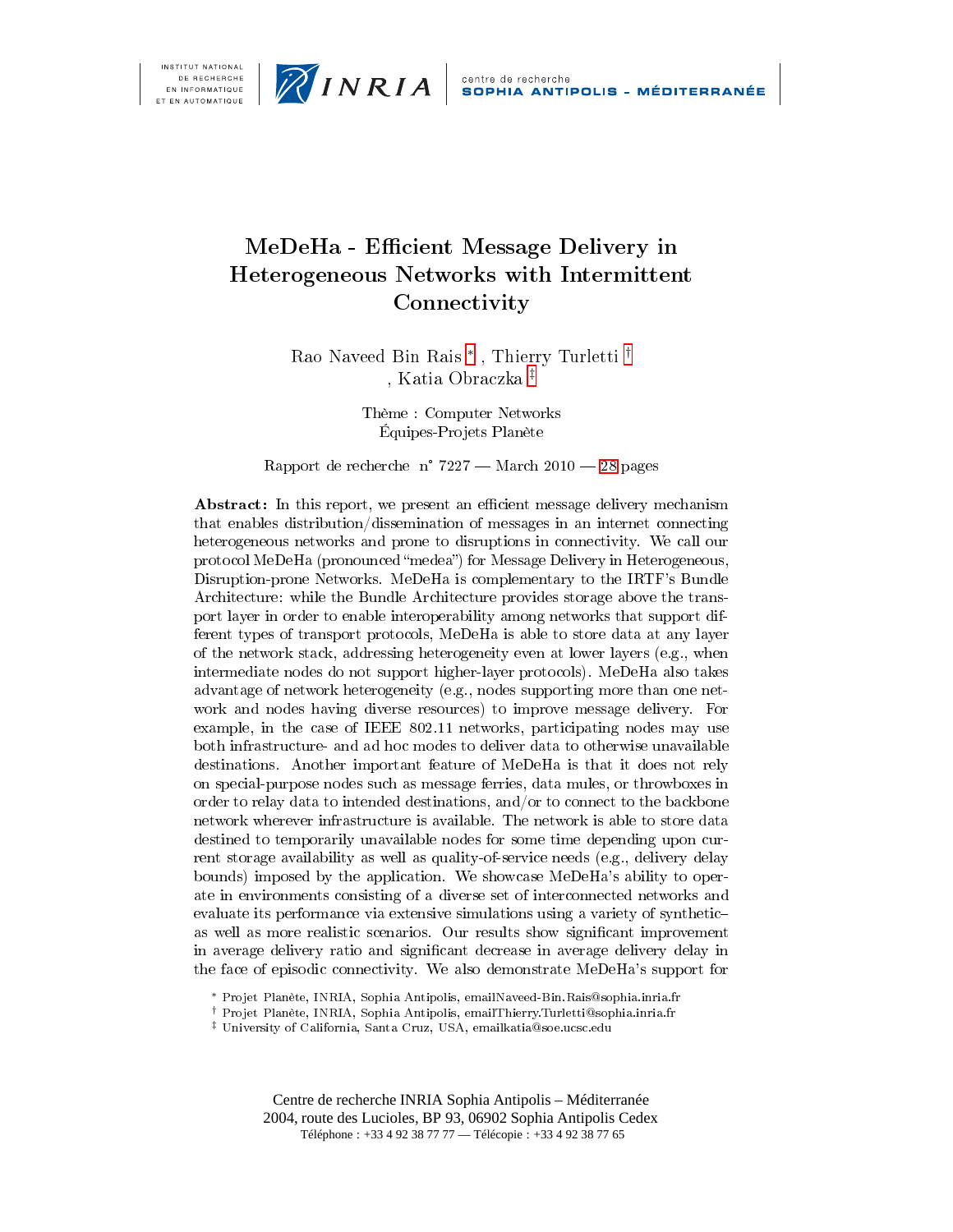different levels of quality-of-service through traffic differentiation and message prioritization.

Key-words: Disruption tolerance, Episodic connectivity, Heterogeneous networks, Node relaying, Store-carry-and-forward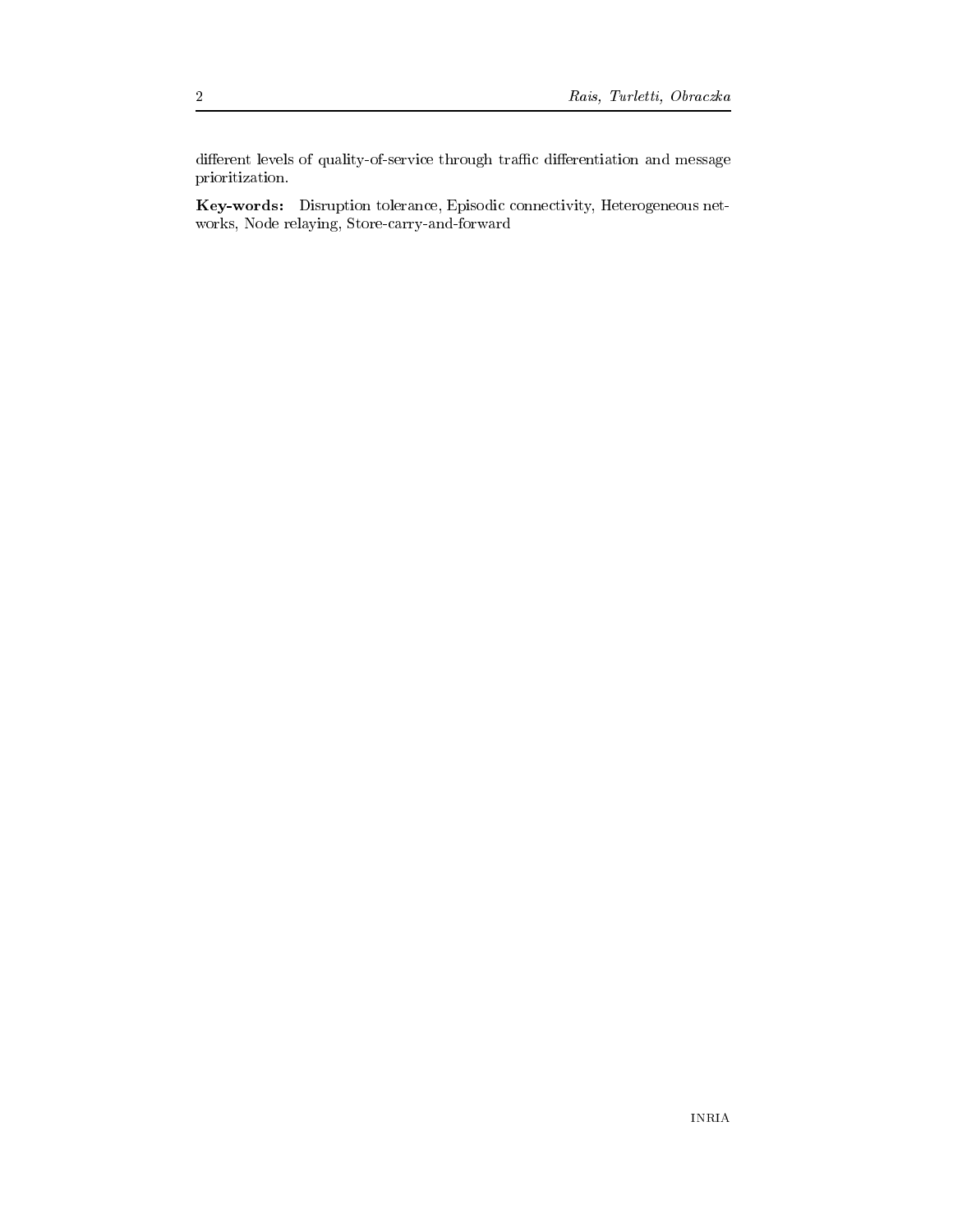## MeDeHa - La distribution efficace des message dans les réseaux hétérogènes avec la connectivité intermittent

Résumé : Dans ce rapport, nous proposons MeDeHa, une architecture de communication pour la distribution de messages dans les réseaux hétérogènes à connectivité intermittente. Le protocole MeDeHa est complémentaire de l'architecture Bundle de l'IETF, dans laquelle le stockage est effectué au niveau de la couche transport, afin de permettre l'interopérabilité entre les réseaux hétérogènes. En revanche dans l'architecture MeDeHa, les nuds peuvent stocker les données au niveau de n'importe quelle couche réseau. L'architecture MeDeHa permet aussi de bénéficier de l'hétérogénéité des nuds. Par exemple, les nuds avec plusieurs interfaces réseau et les nuds avec davantage de ressources permettent d'améliorer les performances du protocole. Nous analysons les performances de MeDeHa dans différents environnements par des simulations avec des modèles de mobilité synthétique et réels.

Mots-clés : La tolerance à perturbation, La connectivité intermittent, Des réseaux hétérogènes, Des réseaux infrastructures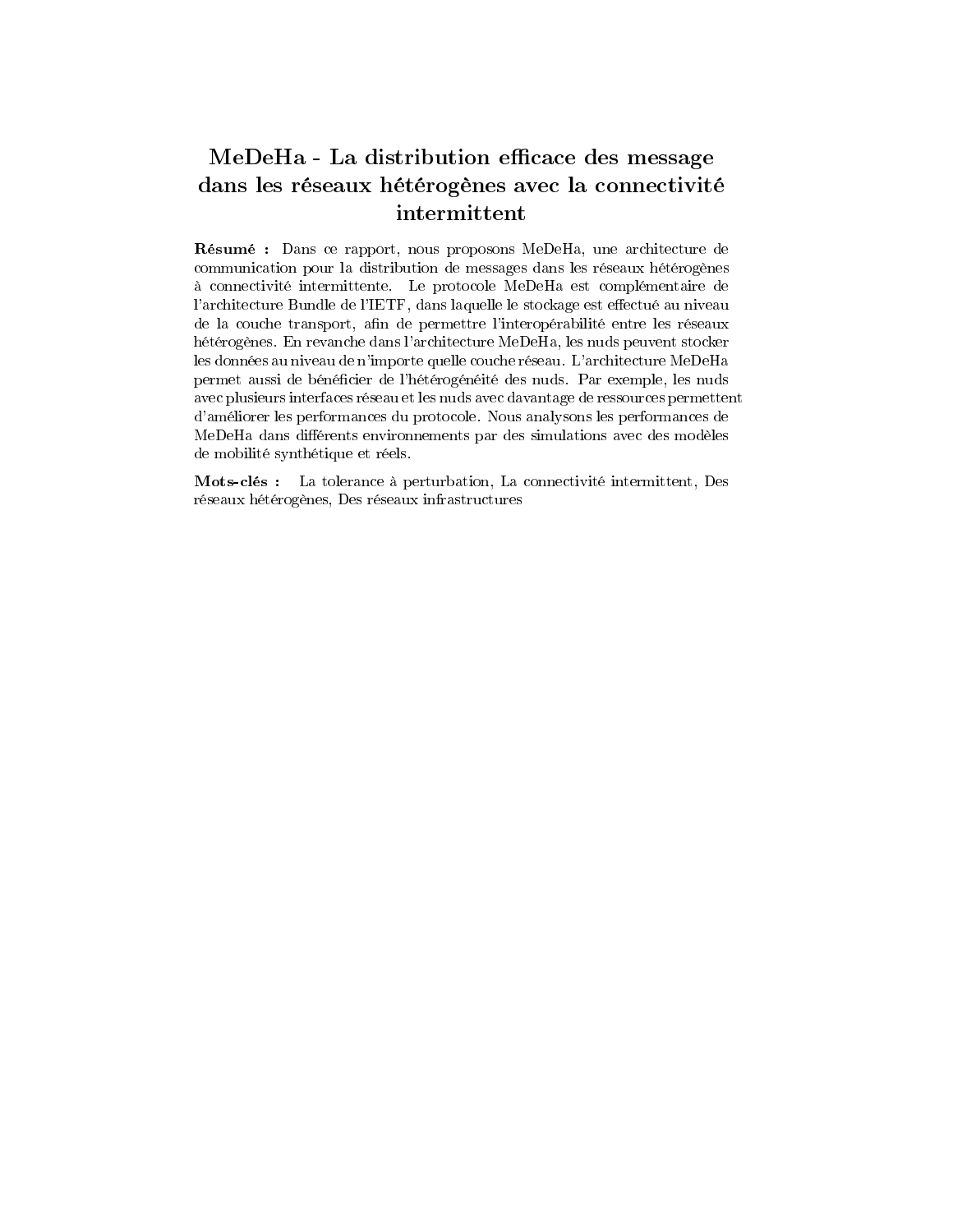# Contents

 $\overline{4}$ 

| 1            |                             | Introduction                                     | 5  |  |  |  |  |
|--------------|-----------------------------|--------------------------------------------------|----|--|--|--|--|
| $\mathbf{2}$ | MeDeHa Overview             | 7                                                |    |  |  |  |  |
|              | 2.1                         |                                                  | 8  |  |  |  |  |
| 3            | MeDeHa Protocol Description |                                                  |    |  |  |  |  |
|              | 3.1                         |                                                  | 9  |  |  |  |  |
|              |                             | 3.1.1                                            | 10 |  |  |  |  |
|              |                             | Neighborhood Information Exchange<br>312         | 11 |  |  |  |  |
|              | 3.2                         | Routing and Contact Table Management             | 12 |  |  |  |  |
|              | 3.3                         | Relay Node Selection and Forwarding              | 13 |  |  |  |  |
|              | 3.4                         | Message Delivery in MeDeHa: An Overall Picture   | 14 |  |  |  |  |
| 4            |                             | MeDeHa's Implementation                          |    |  |  |  |  |
|              | 4.1                         | Possible Implementation Approaches               | 16 |  |  |  |  |
|              | 4.2                         | Implementation with NS-3 Simulator               | 16 |  |  |  |  |
| 5            |                             | <b>Performance Evaluation</b>                    | 17 |  |  |  |  |
|              | 5.1                         |                                                  | 17 |  |  |  |  |
|              | 5.2                         | Case 1: Convention Center Type Scenario          | 17 |  |  |  |  |
|              |                             | Uniform and Non-uniform AP Distribution<br>5.2.1 | 18 |  |  |  |  |
|              |                             | 5.2.2                                            | 20 |  |  |  |  |
|              | 5.3                         | Case 2: Communication between Clusters of Nodes  | 21 |  |  |  |  |
|              |                             | Forwarding versus Replication<br>531             | 21 |  |  |  |  |
|              |                             | 532                                              | 23 |  |  |  |  |
|              | 5.4                         |                                                  | 24 |  |  |  |  |
| 6            | <b>Related Work</b><br>25   |                                                  |    |  |  |  |  |
| 7            |                             | Conclusion                                       | 26 |  |  |  |  |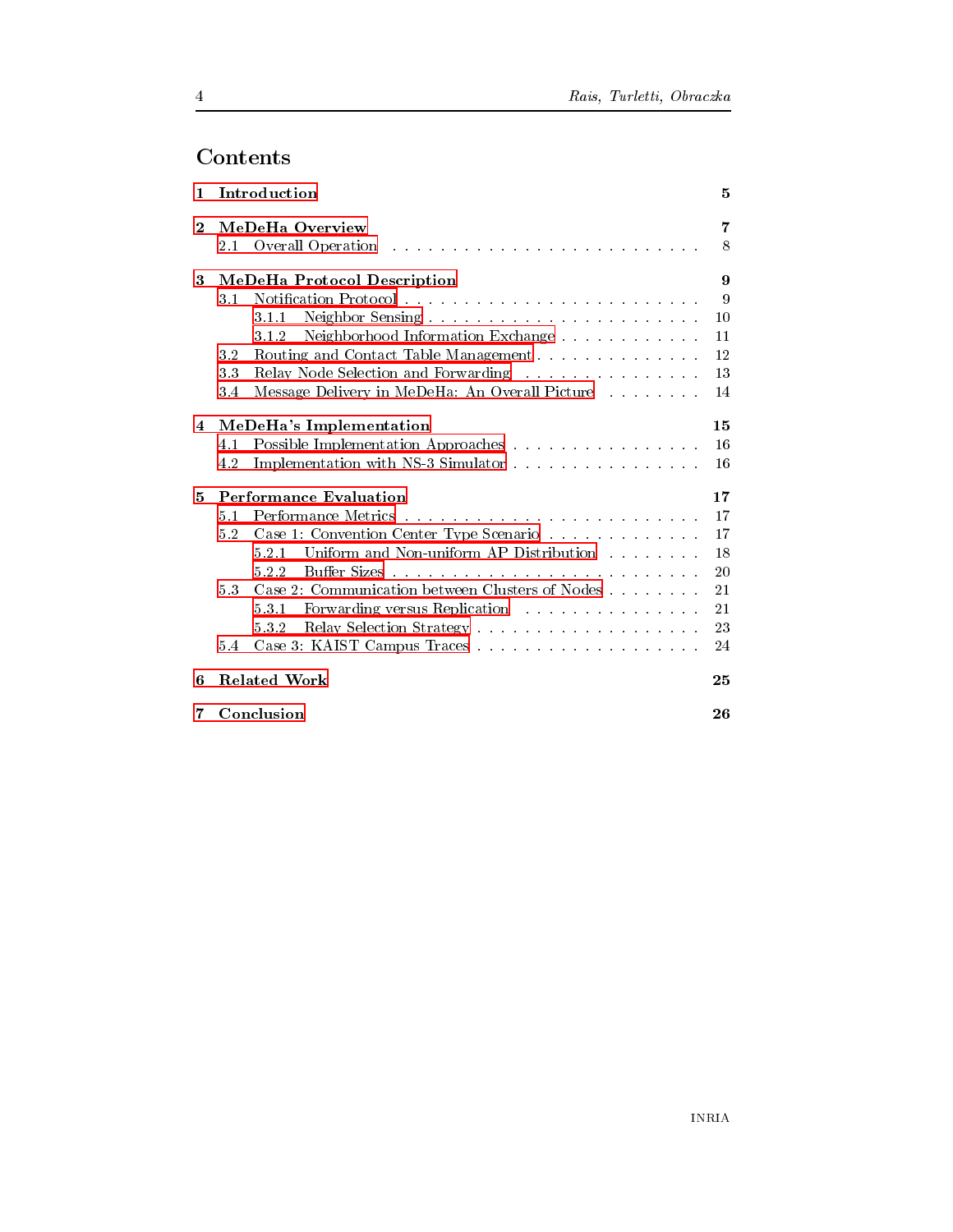

<span id="page-7-1"></span>Figure 1: An example of a heterogeneous internetwork with a wired backbone, wireless infrastructure-based, and ad-hoc networks prone to episodic connectivity

#### <span id="page-7-0"></span>Introduction  $\mathbf 1$

It is envisioned that the Internet of the future will be highly heterogeneous not only due to the wide variety of end devices (in terms of their capabilities, e.g. storage, processing time, battery lifetime, mobility, and traffic characteristics) it interconnects, but also in terms of the underlying networks it comprises. As illustrated in Figure 1, such networks range from wired- and wireless backbones (e.g. community wireless mesh networks) to wireless infrastructure-based and ad-hoc networks (MANETs). Furthermore, current and emerging applications, such as emergency response, environmental monitoring, smart environments  $(e.g., smart offices, homes, museums, etc.), and vehicular networks, among oth$ ers imply frequent and arbitrarily long-lived disruptions in connectivity. The resulting disruption- or delay-tolerant networks (DTNs) will likely become an integral component of future internetworks.

Seamless interoperability among heterogeneous networks is a challenging problem as these networks may have very different characteristics. Also, node diversity may make routing difficult, as nodes must also take into account available resources at other nodes along with contact opportunities (given that links are time-varying due the possibility of intermittent connectivity) in order to make correct routing decisions. For instance, in a buffer-constrained network where participating nodes may have different buffering capabilities, it is useless to forward a message to a neighboring node, if the latter is running out of buffer space.

As will become clear in Section 6, which describes related work, to-date, there are no comprehensive solutions targeting message delivery in heterogeneous networked environments prone to connectivity disruptions. Existing proposals either: (1) extend MANETs to handle episodic connectivity [1], [2], [3], [4], (2) augment the coverage of access points in infrastructure-based wireless networks by, for example, making use of multi-channel radios or switching from infrastructure mode in 802.11 [5], [6], [7], [8], (3) provide MANETs with Internet connectivity by using special-purpose gateway nodes and a mechanism to discover them as part of route discovery in on-demand MANET routing [9], or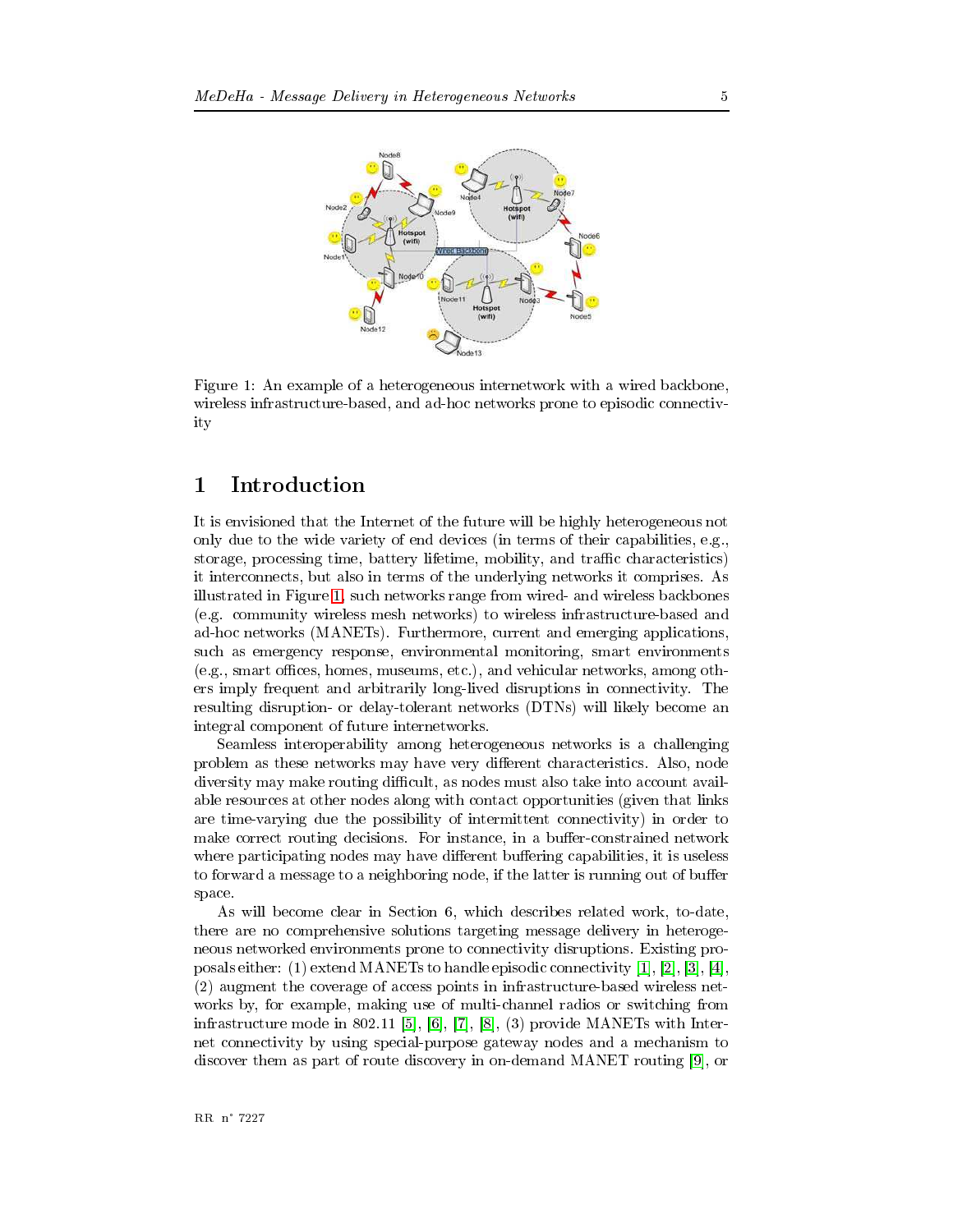(4) handle heterogeneity only at higher layers of the protocol stack (e.g., Bundle Architecture  $[10]$ ,  $[11]$ ).

In this report, we propose MeDeHa (Message Delivery in Heterogeneous, Disruption-prone Networks, pronounced "medea") - a general, yet efficient framework for data delivery in heterogeneous internets prone to disruptions in connectivity. To cope with arbitrarily long-lived connectivity disruptions, we use available storage within the network to save messages for destinations that are currently unreachable; once these destinations re-connect, messages destined to them get delivered. While the Bundle Architecture provides storage above the transport layer (in order to enable interoperability among networks that support different types of transport protocols), in MeDeHa, storage can be provided at any layer of the communication stack (application, network, link etc.). Thus, MeDeHa can be supported by any (intermediate) node including ones that that do not run higher-layer protocols (e.g., access point bridges, relay nodes, etc.). MeDeHa is also able to provide different levels of quality-of-service through traffic differentiation and message prioritization by controlling when messages are forwarded and for how long they are stored.

Besides, unlike existing proposals such as message ferries [12], data mules [13] or throwboxes [14], MeDeHa does not rely on any special-purpose nodes. Note that there is a difference between introducing special-purpose nodes in the network to perform the task of relaying (like message ferries [12], data mules [13], and throwboxes [14] and making use of existing nodes with special capabilities (e.g., access points, or APs in the case of infrastructure-based wireless networks) that are an integral part of the underlying network. Of course, whenever available, MeDeHa utilizes nodes with more resources and capabilities like APs to perform message delivery more efficiently, but does not count on them. Furthermore, we take advantage of the underlying heterogeneity (e.g., in the context of IEEE 802.11 networks, a nodes' ability to operate in infrastructure or ad-hoc modes) to enable message delivery across different networks.

This report extends our preliminary work presented in [15] where scenarios of limited heterogeneity were addressed and evaluated. Here, we explore significantly higher degrees of network heterogeneity including networks comprising of wired as well as infrastructure- and multi-hop ad hoc wireless networks that are subject to intermittent connectivity. We evaluated MeDeHa through extensive simulations using a variety of synthetic as well as real-world scenarios. Our results show that end-to-end delay can be improved significantly while maintaining high delivery ratio. This is accomplished by selecting appropriate relays when forwarding data, taking advantage of in-network storage as well as node diversity and network heterogeneity (e.g., nodes with more resources, nodes that can switch between infrastructure and ad hoc communication modes).

The remainder of this report is organized as follows: Section 2 provides a overview of MeDeHa's framework while MeDeHa's protocol description is presented in Section 3. The implementation approaches as well as MeDeHa's current implementation is described in Section 4 and Section 5 presents simulation results reporting the performance of MeDeHa using a variety of synthetic- as well as more realistic scenarios. Related work is reviewed in Section 6 and finally, concluding remarks and some future directions are discussed in Section 7.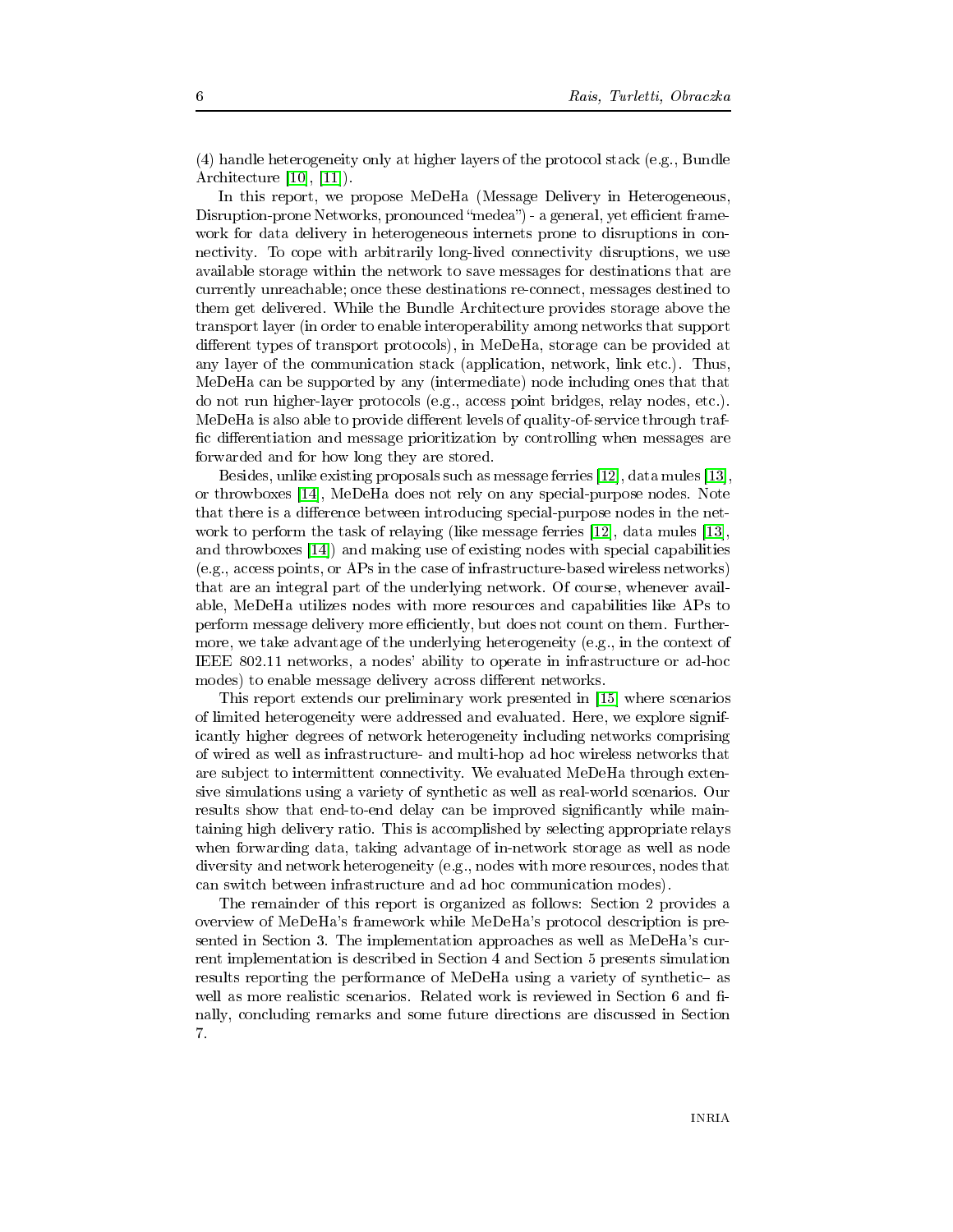### <span id="page-9-0"></span>MeDeHa Overview  $\overline{2}$

MeDeHa allows message delivery across heterogeneous networks by accommodating a diverse set of characteristics in terms of mobility, connectivity, and resources. Heterogeneity is supported both at the network- (e.g., allows coexistence of different types of networks like wireless infrastructure-based as well as ad hoc and networks prone to connectivity disruption) and at node level (e.g., nodes with diverse resources like battery power, buffering, mobility characteristics can be part of the network).

MeDeHa embraces node- and network heterogeneity and tries to make use of it whenever possible. For example, MeDeHa tries to take advantage of more resourceful nodes (e.g., APs in IEEE  $802.11$  infrastructure-based networks) whenever possible and feasible. Additionally, a node that participates in multiple networks will attempt to find a path (or suitable relays) to a destination in all networks of which the node is a member.

MeDeHa's main functional components are:

Message Relaying: Unlike several DTN solutions, which employ specialized nodes to aid with message delivery [12], [13], [14], in MeDeHa any node in the network can relay messages under the store-carry-and-forward paradigm [11]. We thus avoid using any explicit discovery mechanism for finding specialized nodes (e.g., gateway to the backbone). Nodes may also take advantage of network heterogeneity to improve message delivery. For example, 802.11-capable nodes may join different networks by switching between infrastructure- and ad hoc modes. A node can also switch to different frequencies in order to join different networks (this can be done, e.g., using the power save mode of the IEEE  $802.11$  standard).

**Buffering:** In an environment with intermittent connectivity, it is necessary to use network nodes to store messages if a route to the intended destination(s) is not available. An important question is where to buffer these messages. In MeDeHa any node can relay messages and therefore store messages whose desti- $\text{ratio}(s)$  is (are) not available. However, we again try to take advantage of network heterogeneity. For example, Access Points (APs) in infrastructure-based wireless networks or mesh routers in the case of wireless mesh networks, are usually good candidates to serve as temporary storage for undelivered messages as they exhibit higher resource availability  $1$ 

Note that in the Bundle Architecture [10], buffering is performed above the transport layer, which in itself restricts the types of nodes that can perform this functionality. For instance, it rules out APs as buffering nodes, as APs usually run only the lower two or three lower protocol layers. In MeDeHa, buffering can be done at any layer of the communication stack, which enables almost any network-enabled device to relay and buffer messages. This feature makes MeDeHa complementary to the Bundle Architecture, as storage can be provided by MeDeHa-capable nodes at lower layers even if they do not run the higher layers of the communication stack. Moreover, in MeDeHa, quality-of-service is supported by enforcing application-specific requirements at the message for-

<span id="page-9-1"></span><sup>&</sup>lt;sup>1</sup>It is true that most current off-the-shelf APs do not typically come equipped with mass storage. We argue that adding this capability to next-generation APs is viable and will not considerably impact cost, especially if there is market demand. Furthermore, co-locating a general-purpose computing device with APs is another alternative given current AP technology.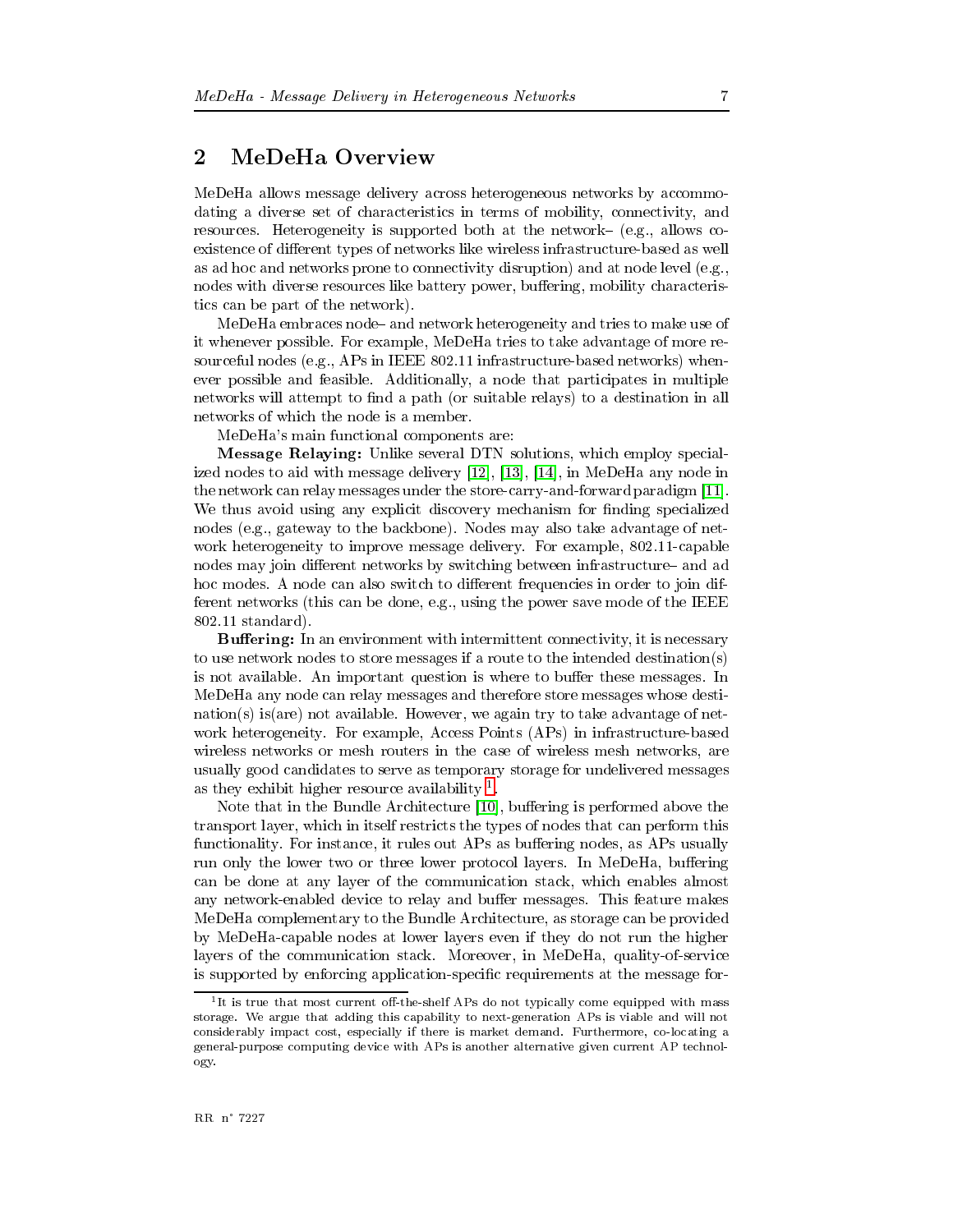

<span id="page-10-1"></span>Figure 2: State diagram showing MeDeHa's overall operation. A MeDeHacapable node can be in one of the four states, *Idle, Receive, Forward*, and *Buffer* 

warding and storage level. For instance, data belonging to real-time flows would be discarded after a pre-defined time interval specified by the application.

Topology and Content Information Exchange: Nodes periodically exchange information that is used in building their routing and contact tables. This information includes a node's knowledge about the topology (e.g., its own neighborhood as well as what it knows about other nodes). Nodes also exchange a summary of their message buffer and their current state in terms of resources (e.g., how much storage left, remaining battery lifetime, etc.). This information is used by relay selection [17], [18], [19] and contributes to the overhead incurred by MeDeHa. Clearly, there is a tradeoff between the overhead incurred by the protocol, how fresh paths are, and how well relay selection performs. Note that if neighborhood information is already made available by the underlying layer-2 protocol (e.g., beaconing, AP association / disassociation in IEEE 802.11 infrastructure mode), MeDeHa simply makes use of it.

**Traffic Differentiation:** In order to satisfy application-specific needs, MeDeHa uses message tags to carry information such as message priority, time-to-live (or TTL, which is the maximum amount of time the message should remain in the network), scope (e.g., maximum number of hops the message should travel), etc. Besides performing traffic differentiation and supporting quality-of-service, message tags are also used for buffer management purposes. For instance, a message that has been stored pass its TTL would be discarded.

#### <span id="page-10-0"></span>**Overall Operation**  $2.1$

Figure 2 illustrates MeDeHa's overall operation.

Idle: By default, a node starts in *idle* state. It switches to *receive* state upon reception of a message, or to *forward* state if it has some message to send. This message can either be generated by this node, or can be the message that the node has stored for some unavailable destination. Thus, in forward state, if the destination is not found, the node stores the message and goes back to *idle*. Later if the destination is found, the node goes to *forward* state, delivers the message and changes its state to *idle*.

**Forward:** When a node has a message to send either as the message originator or relay, it checks if it has a path to the destination, and if so, sends the message along that path and switches to *idle* state. Otherwise, it tries to find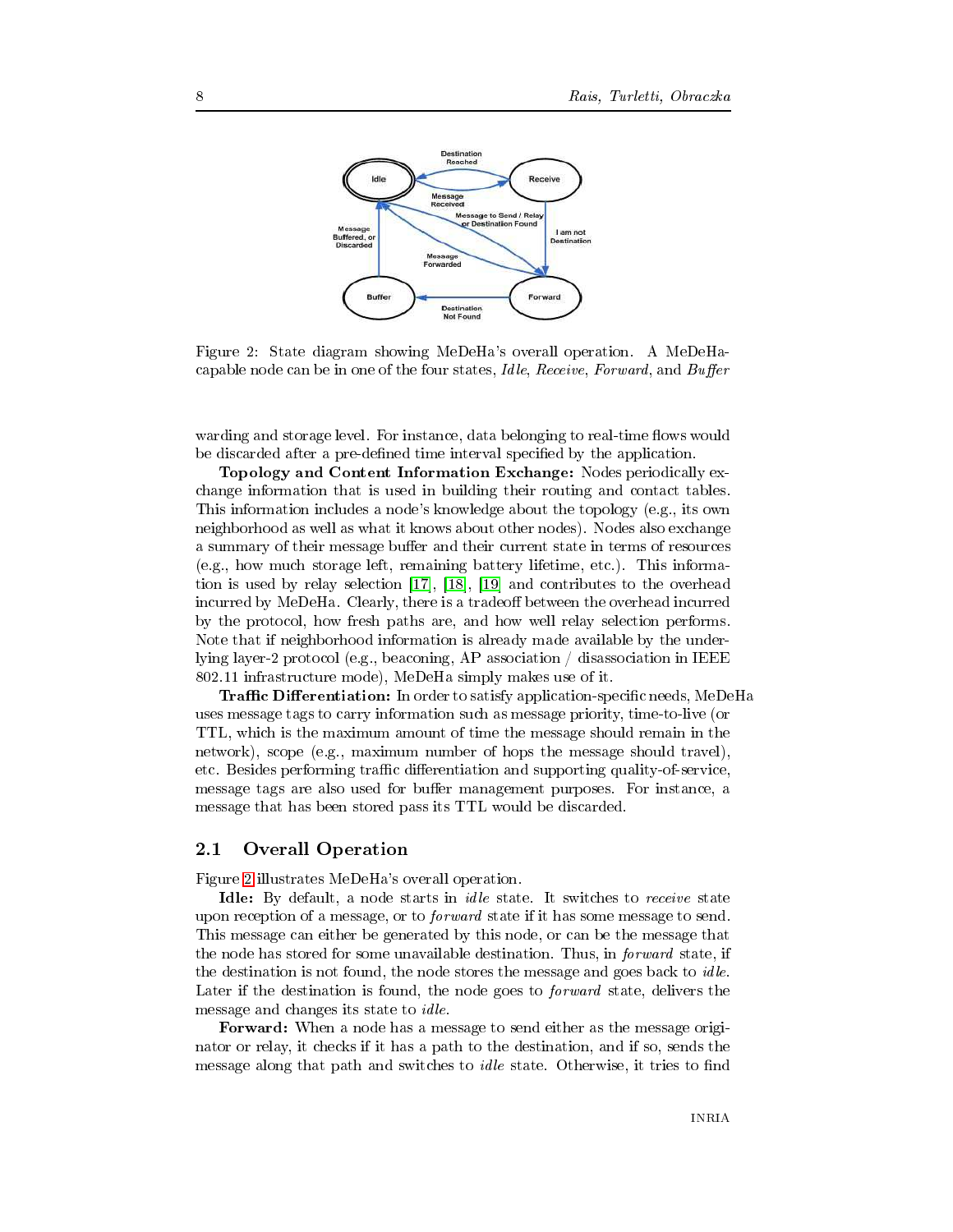

<span id="page-11-2"></span>Figure 3: Multi-hop message delivery involving infrastructure-based and "ad hoc" nodes that may be intermittently connected. Source  $S$  wants to send a message to destination D. This is made possible with the help of node G that acts as gateway between the two networks.  $S$  and  $D$  do not need to be connected to more than one network nor be part of the same network in order to send/receive messages.

a "suitable" relay. If it does not succeed, it switches to *buffer* state to store the message locally.

A number of destination-dependent and destination-independent heuristics can be used to select a relay for a *(message, destination)* tuple including:  $(1)$ when the node last encountered the destination (or age of last encounter),  $(2)$ how frequent the destination was encountered, (3) how mobile a node is, and whether the scope of the mobility is "local" or "global",  $(4)$  how "social" a node is, etc. A number of these heuristics/utility functions has been presented in [17]. MeDeHa's framework is flexible enough to employ any kind of utility function for choosing a relay to carry a message to a destination. When selecting relays, MeDeHa can also account for the underlying heterogeneity among participating nodes, e.g., the amount of available resources such as storage, processing, and battery lifetime. For instance, more resourceful entities (like APs) may be preferred when messages need to be stored.

**Receive:** When a node receives a message and it is not the message's intended destination, it switches to *forward* state and follows the steps described above. Otherwise, the message is passed to the application layer.

**Buffer:** MeDeHa nodes make use of different buffer management strategies based, for example, on the application QoS requirements such as message priority and time-to-live (TTL).

#### <span id="page-11-0"></span>MeDeHa Protocol Description 3

This section describes in detail the protocol which implements MeDeHa's functional components presented in Section 2 above.

#### <span id="page-11-1"></span> $3.1$ **Notification Protocol**

As illustrated in the example of Figure 3, MeDeHa's notification protocol plays a key role in seamless message delivery across multiple heterogeneous intercon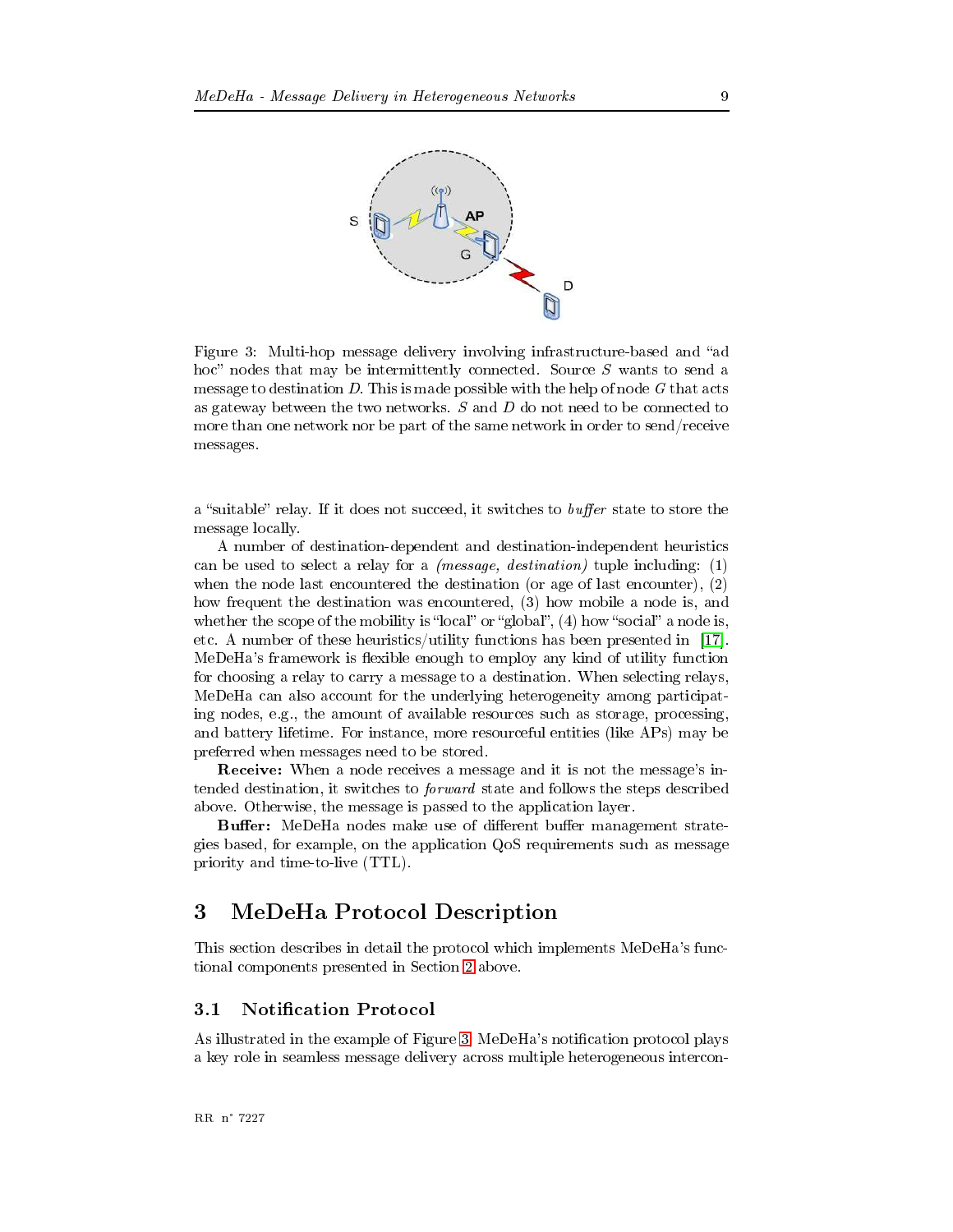nected networks. It collects information about a node and its neighborhood and shares that information with other nodes by exchanging notification messages (described below). Neighborhood information is then used by MeDeHa-capable nodes to construct their routing/contact tables. In the current MeDeHa implementation, the notification protocol is run at the network layer and is able to work on more than one interface: where each interface may have a different network identifier (e.g., IP address). This and other implementation issues will be discussed in more depth in Section 4.

In the specific example of Figure 3, the access point  $AP$  gathers twohop network information from the nodes that are associated to it; it then can use the associated nodes (node G in the example) to forward a message AP carries to a node that is connected through one of the associated nodes (in this case, node D). This particular example shows that MeDeHa extends message delivery beyond the range of access points in infrastructure-based networks to destinations that can only connect (intermittently) on ad-hoc mode.

MeDeHa's notification protocol has itself 2 main components, naming *neigh*borhood sensing and neighborhood information exchange, which are described in detail below.

### <span id="page-12-0"></span>3.1.1 Neighbor Sensing

If neighbor detection is provided by the underlying network (e.g., beaconing and management messages in IEEE 802.11 infrastructure-based networks), MeDeHa takes advantage of that information. For instance, in the case of IEEE 802.11 infrastructure mode, a node senses the presence of an nearby AP when it is *associated* with the AP at the link layer. This information is forwarded to the network layer as soon as the presence of a node (a station or an AP) is detected. On the other hand, a link disconnection is detected when a node is *disassociated* with an AP. Thus, in infrastructure-based network, neighbor sensing is performed implicitly with the help of underlying link-layer protocol.

In MeDeHa-capable ad hoc networks, neighbor (or link) sensing is done using *HELLO* notification message exchange. Nodes periodically broadcast *HELLO* notifications in order to inform other nodes in the neighborhood (if any) about each other's presence. In MeDeHa's current implementation, the HELLO notification interval is empirically set to 2 seconds, by default. In an effort to minimize the overhead incurred by the protocol, information in HELLO messages is kept to a minimum and may include:

- Node identifier(s) (e.g., IP address): Nodes may announce multiple identifiers if they have more than one.
- Infrastructure affiliation indicator: A flag indicating whether transmitting node is currently affiliated (associated) with an infrastructure based network.
- Identifier of Infrastructure based node: In case of affiliation with an infrastructure based network, identifier of the associated AP.
- Memory status: Available memory in number of bytes.
- Energy level: An indication about the status of the node's current power capacity (e.g., remaining battery life).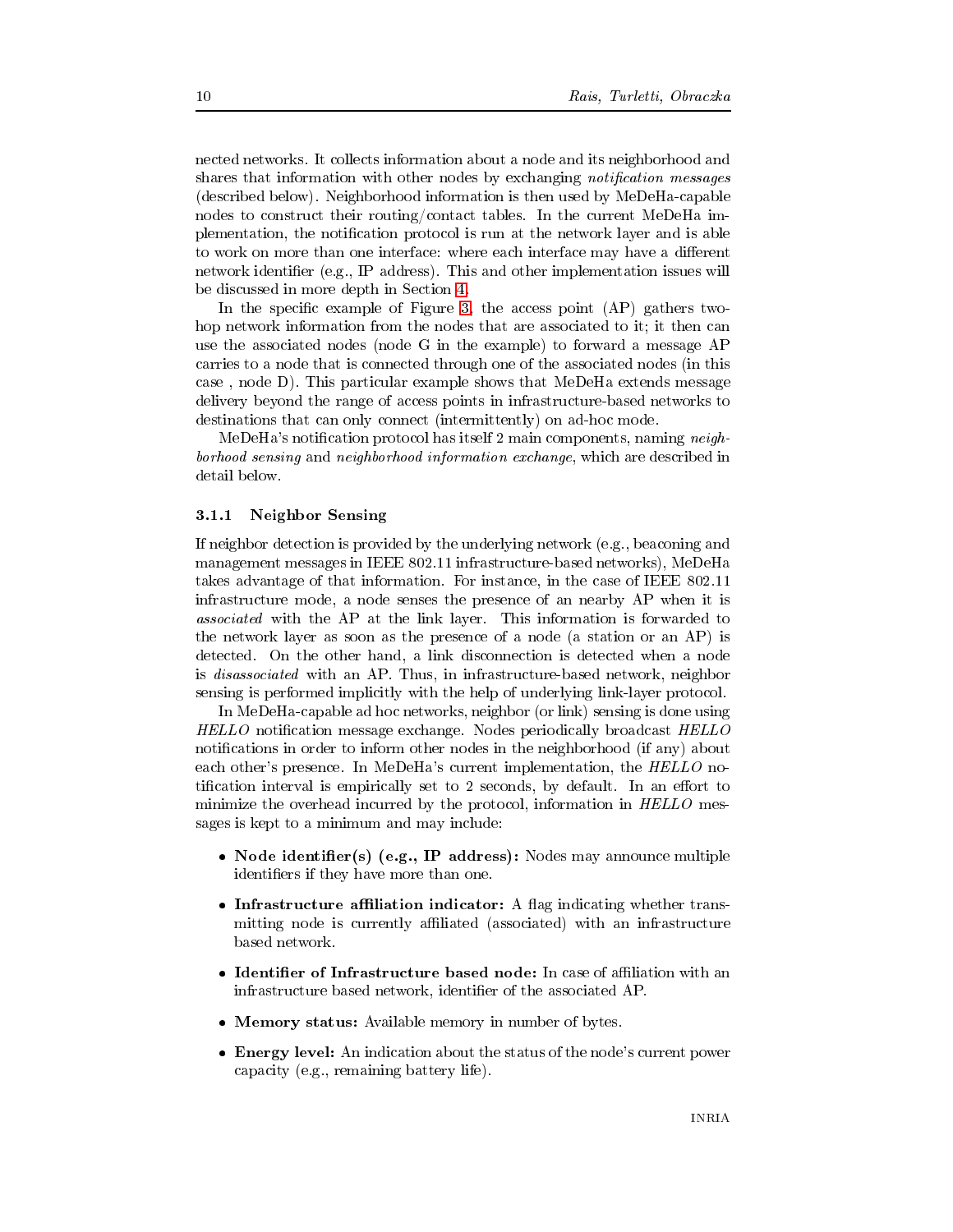• Social affiliation: An indication of the social affiliation of the transmitting node (association with a particular community). This can also be used to indicate the mobility characteristics of the node (bus, pedestrian, car etc.).

### <span id="page-13-0"></span>3.1.2 Neighborhood Information Exchange

A HELLO notification only contains information about the HELLO-originating node, and not about its neighborhood. As previously mentioned, this is done in order to limit protocol overheard; this is especially beneficial in the case of highly partitioned networks. Having received a HELLO notification, a node responds with a NEIGHBOR INFO unicast notification. This completes the handshake between two neighboring nodes and also eliminates uni-directional wireless links implicitly. A NEIGHBOR INFO notification message may contain any combination of the following:

- CURRENT NEIGHBORS: List of one-hop neighbor identifiers minus the identifier(s) of the node to which the message is being sent.
- RECENT NEIGHBORS: List of node identifiers who have been encountered within a pre-defined period of time. It may also include additional information related to encountered nodes (e.g., number of encounters, encounter time, social affiliation of node, speed of nodes etc.) which are used in computing the *utility function* employed in relay selection (see details in Section 3.3.
- MSG VECTOR: List of of application-level message identifiers (sequence numbers, source-destination identifiers and ports, etc.). This notification may be sent in order to avoid forwarding a message to a node (relay) that already has a copy of it. This can be used when a multi-copy replication scheme is used to reduce unnecessary message duplication.

Table 1 summarizes the different notification messages exchanged in MeDeHacapable ad hoc networks. Note that neighborhood information exchange in ad hoc mode allows each node to keep two-hop neighborhood information.

In the case of infrastructure-based networks, neighborhood information is exchanged between a node and its *associated* AP and among APs that are connected (either wired or wireless). The notification messages between APs are triggered on the reception of an association or a disassociation event (e.g., NODE PRESENT, NODE LEAVE etc.). The notification messages between a node and its associated AP can result from a link layer association of the node (e.g.,  $ASSOC$ ), or based on sensing a neighboring node in ad hoc mode (e.g., NEIGHBOR PRESENT). Nodes that pass their one-hop neighborhood information to their associated APs act as gateways to connect infrastructurebased networks with nodes in ad hoc mode. Notification messages that are exchanged in an infrastructure-based network are presented in Table 2. Note that the notification protocol messages exchanged amongst APs are broadcast and confined to APs within an Extended Service Set (ESS).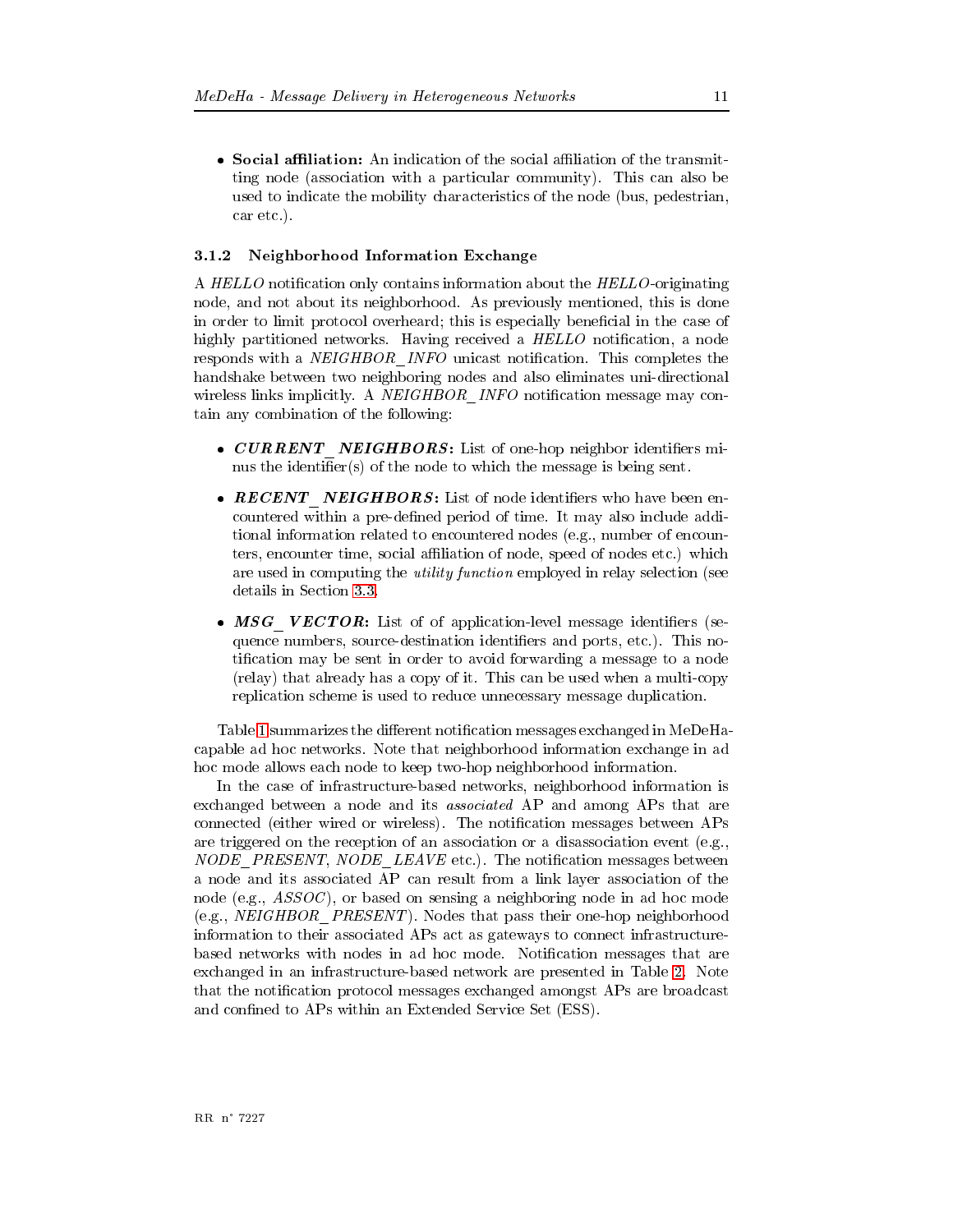| Notification<br>Name | Includes                            | Contents                                                                                  | Description                                                                                                                |
|----------------------|-------------------------------------|-------------------------------------------------------------------------------------------|----------------------------------------------------------------------------------------------------------------------------|
| HELLO                |                                     | Node IDs<br>flagAssociated<br>Affiliated AP's ID<br>Buffer level<br>Energy level          | Broadcasted by each<br>node periodically to<br>inform neighboring<br>nodes about its IDs                                   |
|                      | CURRENT NEIGHBOR\$ IDs of neighbors |                                                                                           | Sent in response to<br>HELLO in order to<br>inform receiving<br>node about<br>neighboring nodes                            |
| NEIGHBOR INFO        | RECENT NEIGHBORS                    | IDs of encountered nodes<br>Encounter time<br>Number of encounters<br>Any other heuristic | Sent in response to<br>HELLO to inform<br>receiving node about<br>the nodes recently<br>seen by the trans-<br>mitting node |
|                      | MSG VECTOR                          | Sequence no.<br>of mes-<br>sages<br>Source of messages<br>Destination of messages         | Sent in response to<br>HELLO, and<br>contains sequence<br>numbers of messages<br>stored at transmit-<br>ting node          |

<span id="page-14-1"></span>Table 1: Notification Information Exchanged for Ad hoc Networks

#### <span id="page-14-0"></span> $3.2$ Routing and Contact Table Management

In MeDeHa, each node maintains routing and contact tables which are built using information from neighbor sensing and neighborhood information exchange. MeDeHa routing tables contain forwarding information for nodes that are currently accessible. Using information from HELLO and CURRENT NEIGHBORS messages allows nodes to maintain 2-hop routing information for other currently connected nodes. Routing information is updated after each HELLO notification exchange. If a node does not hear an update from a node (for which it has a routing entry) for as long as two times the period of HELLO exchange, it removes the routing entry from its routing table and stops propagating the node's availability in subsequent CURRENT NEIGHBORS notifications. All entries in the routing table for which the unavailable node is used as a gateway are also removed at this point.

A node's contact table comprises of information about other nodes that are encountered by this node over a pre-defined period of time. The contact table information is then propagated via  $RECENT$  NEIGHBORS notifications. The information about a "contact" is entered into the contact table of a node when the node received a HELLO notification from a newly connected neighbor. This information comprises of the time at which the contact occurred as well as an encounter counter. This counter is only incremented once during a contact duration (even if nodes exchange more than one  $HELLO$  notification), and is an indicator of the number of contact opportunities the two nodes have had with each other. Contact table entries of a node are removed when they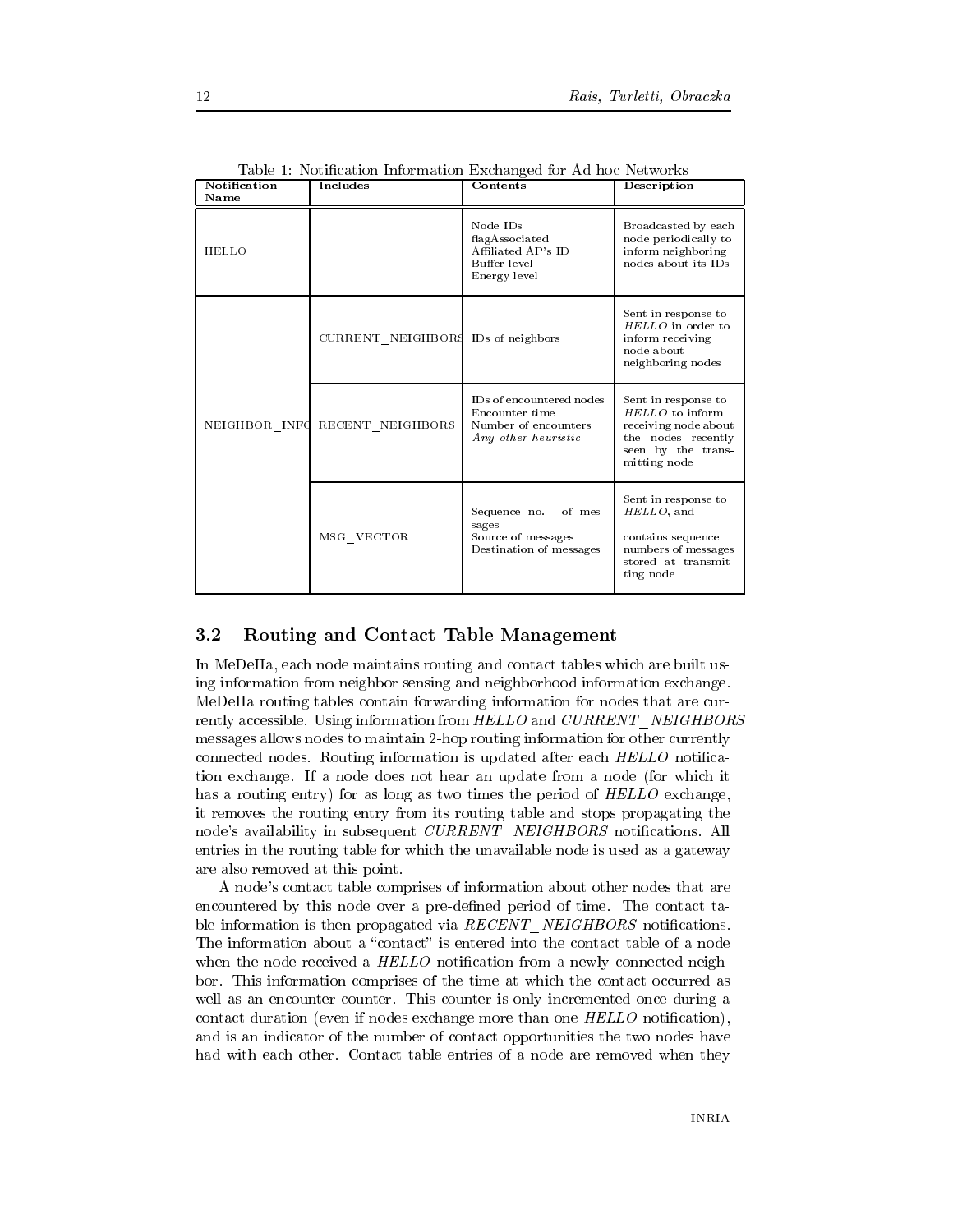| <b>Notification Name</b> | Originator | Destination    | Description                                                                                                                                                          |
|--------------------------|------------|----------------|----------------------------------------------------------------------------------------------------------------------------------------------------------------------|
| ASSOC                    | Node       | A P            | Notification<br>message<br>sent<br>t.o<br>nettwork layer as soon as a node is<br>associated with an AP.                                                              |
| NODE PRESENT             | AP         | AP             | Upon arrival of ASSOC, this noti-<br>fication message is sent to all other<br>APs to inform about association.                                                       |
| NODE LEAVE               | AP         | A <sub>P</sub> | This notification message may be<br>sent when a disassociation process is<br>completed (implicit or explicit).                                                       |
| FETCH FRAMES             | A P        | AP             | On the arrival of a ASSOC, an<br>AP may send this notification mes-<br>sage to other APs asking about any<br>stored messages.                                        |
| NEIGHBOR PRESENT         | Node       | AP             | This notification message is sent<br>from an node to its associated AP,<br>and contains information about im-<br>mediate neighbors of the transmit-<br>ting station. |
| INDIRECT ASSOC           | AP         | AP             | This notification message is sent<br>the reception<br>of NEIGH-<br>on<br>BOR PRESENT to inform other<br>APs about an indirect association.                           |
| NEIGHBOR LEAVE           | Node       | AP             | As soon as departure of a neighbor-<br>ing node is detected, this notification<br>message is sent from an associated<br>node to its AP.                              |

<span id="page-15-1"></span>Table 2: Infrastructure-based Notification Protocol Messages

time out. This time out period is configurable, and depends on how long an information remains useful about a "contact" in a specific environment. A node stops propagating a contact information after this timeout.

#### <span id="page-15-0"></span>Relay Node Selection and Forwarding  $3.3$

In MeDeHa, selection of a relay node depends upon information advertised by candidate relays and propagated as part of neighborhood information exchange. This information is used to compute the *utility* of the node as a relay. When multi-copy replication is supported, it is mandatory that two nodes exchange MSG VECTOR information as part of NEIGHBOR INFO notifications in order to avoid forwarding an application-level message to a node that already has a copy of the message. The choice of utility metrics for relay selection also depends upon the network environment, node heterogeneity, as well as application-specific requirements.

For instance, in an environment where infrastructure-based networks are available and all APs are connected to each other, providing an "almost connected" network, APs may have high utility as relays when compared to other nodes (see Section 5.2). This is because in such environments handing over a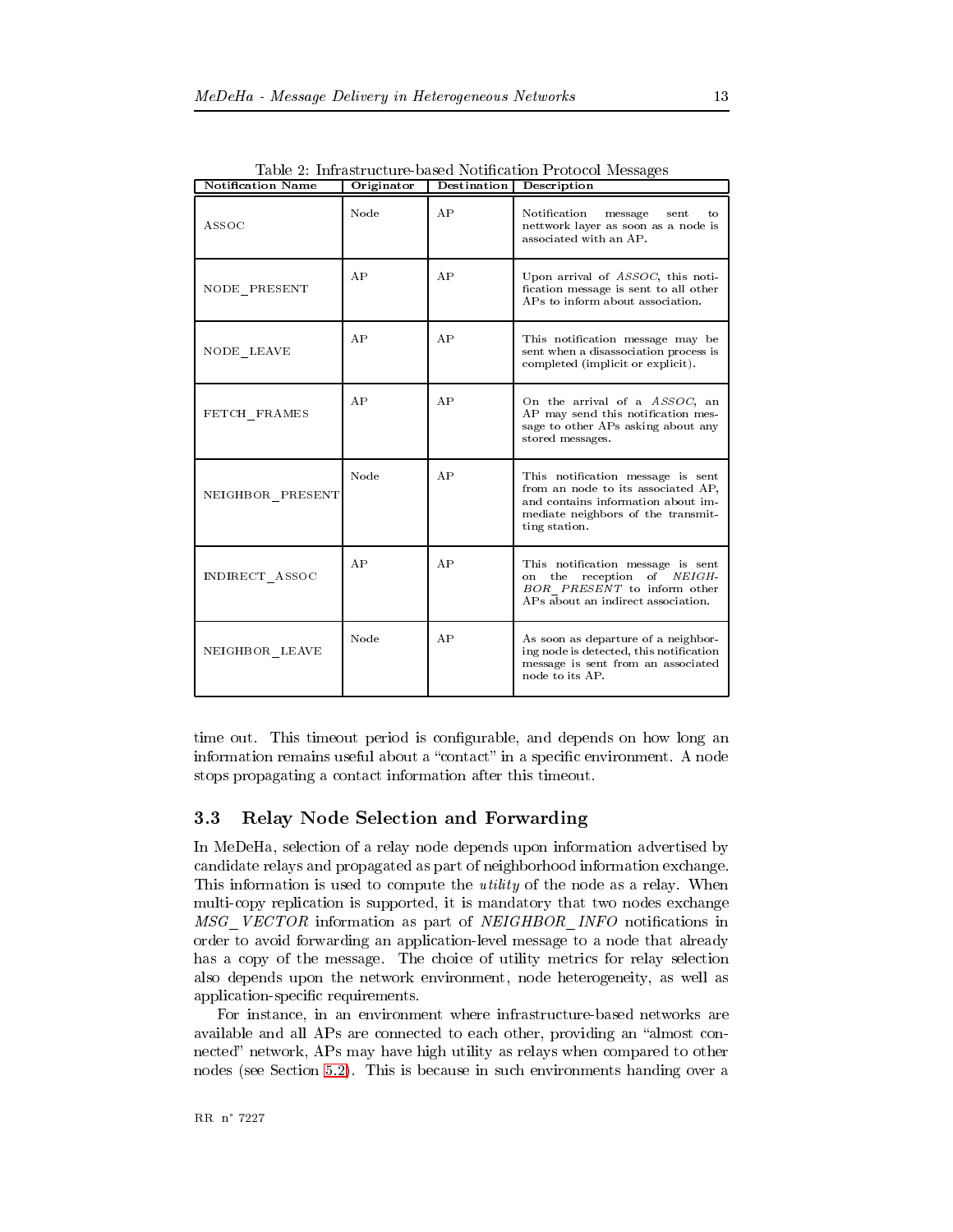copy of a message to an AP means that the network now contains the number of copies of that application-level message equal to the total number of APs. This increases the probability of message delivery to a destination. Now consider an example where connectivity between different villages is only provided using buses that move between them. In this case, buses would be given priority as relays to carry inter-village traffic (see Section ??).

Another important parameter in choosing a "suitable" relay node is the buffer capacity (e.g. in bytes) announced by a candidate relay node. If a node has more messages to send than the messages that can be accommodated by a candidate relay node, it could only forward a subset of stored message to the latter node and look for some other relay node to carry the other remaining messages. Similarly, a node's energy level is another parameter to be considered when choosing relay nodes as it may be useless to forward messages to a node who is going to die soon.

Before forwarding an application-level message (or a set of messages) to a relay node, the corresponding route for the destination is entered in the routing table of the node that is forwarding the message with next hop set as the chosen relay. This route remains in the node's routing table until it times out.

To perform data forwarding, MeDeHa employs the hop-by-hop reliability mechanism as specified by the reference DTN architecture [11] which works as follows. When a source (or a relay) encounters a destination (or another relay) for which it carries a few messages, it forwards the messages and considers that a message handover is successful when it receives an acknowledgment (using TCP ack or explicit ack on top of UDP). This makes sure that the message is transfered reliably and that the number of messages transfered are proportional to the contact duration, thus avoiding any unnecessary message loss. Along with providing reliability, this mechanism also serves the purpose of controlling the number of duplicate messages flowing in the network.

#### <span id="page-16-0"></span> $3.4\,$ Message Delivery in MeDeHa: An Overall Picture

A source, when having a message to send, consults its routing table to find next-hop information for the message destination. If the information is found, it forwards the message through the specified interface. The message is stored locally on the node, if no information about the destination is found in the routing table. Nodes participating in an infrastructure-based network may use as default route the corresponding AP. Therefore, if a node is currently associated to an AP and has a message to send (forward), but no information about the destination is found in the node's routing table, the node forwards the message to its AP. The AP then consults its routing table for the destination's information and if no information is available, the message is stored locally until information about the destination is received: this information can either be that the destination is connected to the AP (directly or via an associated node), or that a connected node seems to be a better relay to carry a message to the destination. In an network where all APs are connected to each other, and there is only one copy per message, it may be better to keep the message stored at an AP and not forwarding the message from an AP to a relay, as keeping a message stored at an AP increases the chances of message delivery; the message is delivered as soon as the destination's information is found at any AP.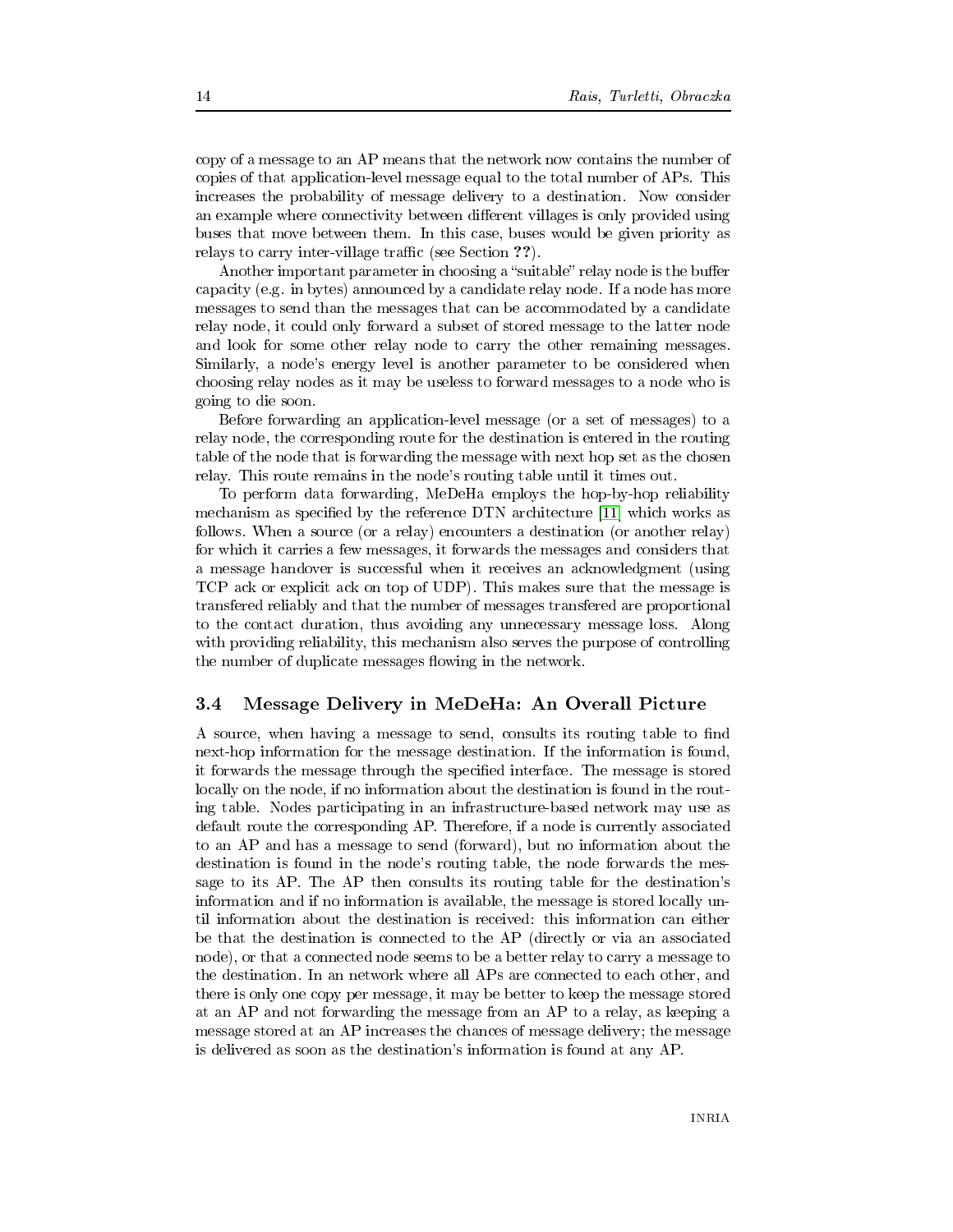

<span id="page-17-1"></span>Figure 4: An example of message delivery in heterogeneous networks

When a node (or a relay), carrying a message for a destination, encounters a more "suitable" relay (with the help of RECENT NEIGHBORS exchange), it adds an entry in its routing table for the destination, declaring the relay as its next hop, and forwards messages for that destination to the relay. The routing table entries are refreshed periodically with the help of CUR-RENT\_NEIGHBORS and RECENT\_NEIGHBORS notifications, and all the entries for which there is no update, are removed from the routing table after a timeout. Each node maintains two types of tables, routing and contact table. Forwarding a message to available nodes is performed by looking up the routing table entries. Contact tables are used to maintain utility function metrics for each encountered node within a specific time window. As soon as a node detects that a neighboring node has left its surrounding (if it does not hear from the latter for a period of two hello intervals), it removes the node's entry from its routing table, and updates its contact table entries for the departing station.

Advertising the addresses of all interfaces of a station in HELLO notification allows message delivery to any of the available interfaces of a destination. Consider the scenario shown in Figure 4. A source  $S$  with two interfaces, I.1 for infrastructure mode and A.1 for ad hoc mode, and a destination 'D' has two interface identifiers I.2 and A.2 for infrastructure and ad hoc mode respectively. S is associated to AP BS1 and has a message to be sent to I.2 address of D, but  $D$  is not currently associated to any of the APs in the network. A relay  $R$ meets  $D$  in ad hoc mode, and is able to deliver message to  $D$ , because in its hello advertisement, D announces the possession of both I.2 and A.2. Thus, in ad hoc mode, the message from  $S$  would be sent to A.2 address of  $D$  via  $R$ .

#### <span id="page-17-0"></span>MeDeHa's Implementation  $\overline{\mathbf{4}}$

Our current implementation of MeDeHa performs message delivery in an internet comprised of infrastructure-based and ad hoc wireless networks where mobile nodes roam freely and may become temporarily disconnected. Infrastructurebased nodes (e.g.,  $APs$ ) that are connected to each other form an Extended Service Set (ESS), and thus share network information via notification protocol. While moving, nodes encounter each other in ad hoc mode and exchange control information and data. The messages could be stored at APs as well as at relay nodes. Moreover, when a source moves and finds itself in a region of no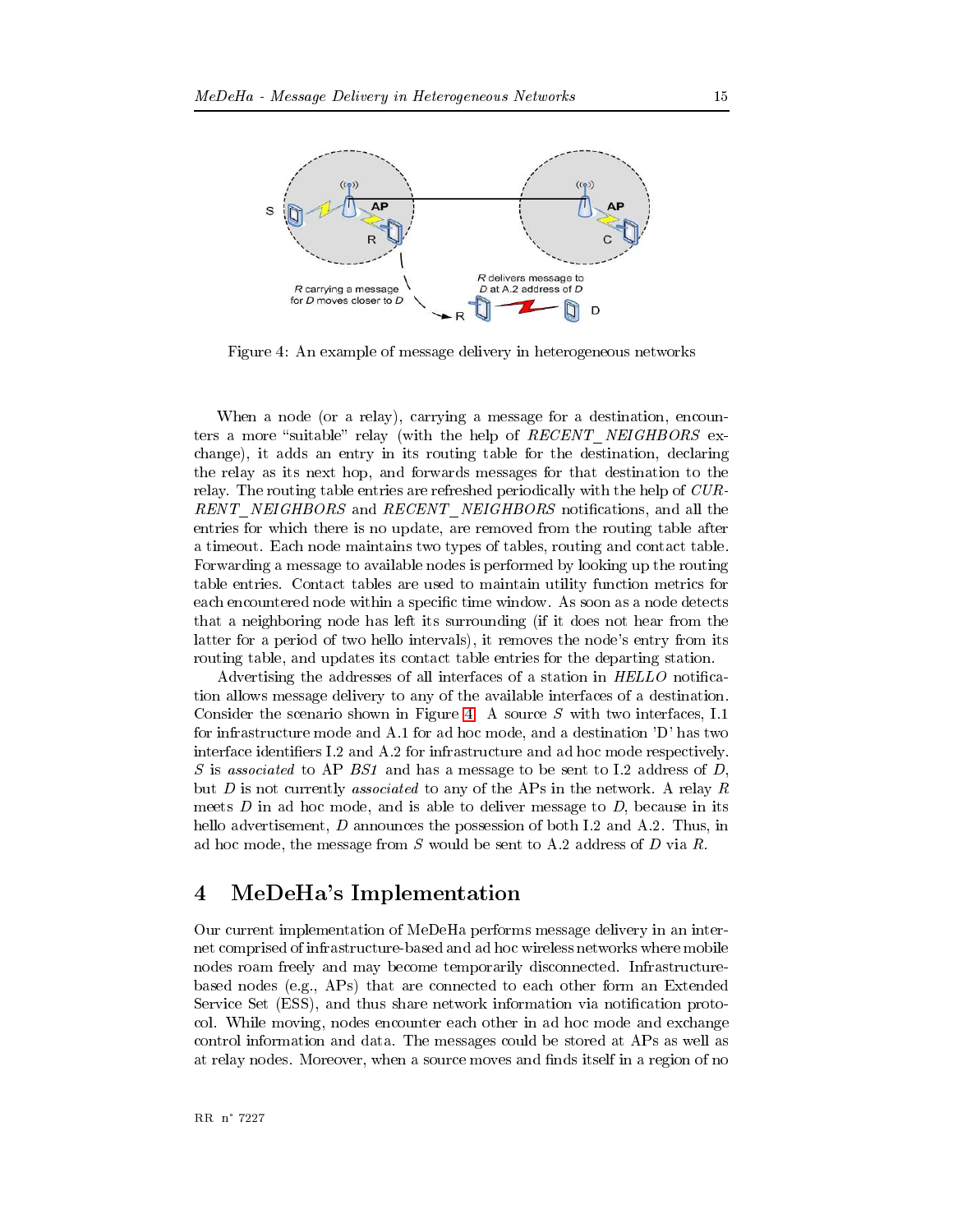connectivity, it starts caching its messages for the destination. In this way, the source stores messages at its end, and as soon as it finds either a destination, or a relay for the destination or an AP, it may start forwarding the messages.

The IEEE 802.11 standard does not define when and how a disassociation process should be initiated, except for the case when an authentification fails. In an ESS where AP regions do not overlap, a station would be disconnected from one AP before associating with another AP in the same ESS. Since in MeDeHa, APs need to know when a station leaves its connectivity region, we extended the IEEE 802.11 implementation to support explicit disassociations. Thus, a node keeps on checking the received power levels of beacons from its associated AP and triggers an explicit disassociation if the power level of the received beacon is less than a certain threshold. This threshold is currently set to 90% of the received power threshold of a station. In order to allow roaming, all APs that are part of the same ESS use the same channel and SSID.

Disassociation messages may get lost (e.g., because the station is already out of the AP's communication range when sending this message, because the corresponding frame collided with another frame, etc.). In this situation, the AP would still think that the station is associated, though the station has already left. This could cause data packet loss and could be minimized using an additional implicit disassociation mechanism at APs. Using implicit disassociation an AP keeps a timer running for associated stations, and in the case there is no data received from an associated station for a specific period of time, it sends a disassociation frame to the station and removed its entry from list of associated stations. It is possible that the station is still there but simply had no data to send data during that period of time. In this case, the station associates itself again with the AP.

#### <span id="page-18-0"></span>**Possible Implementation Approaches**  $4.1$

MeDeHa can be implemented as a layer 2 solution. The advantage of this approach is that MeDeHa's protocol could be implemented on nodes that only have two layers (e.g., AP bridges). Also, in an internet involving infrastructurebased networks, it is easier to collect and use association/disassociation based information which is exchanged between APs. This implementation approach was chosen in our prior work [15]. The disadvantage is that message routing is more challenging.

An alternate approach is to implement MeDeHa at layer-3, which is what we have done currently. This facilitates the development of the routing function. On the other hand, in infrastructure-based networks, association and disassociation information is passed to layer 3 from layer 2. But, this solution requires that all nodes in the network including infrastructure-based nodes (e.g., APs) must run layer 3. An application-layer solution is also possible where application level routing could be performed between MeDeHa nodes; in infrastructure-based networks, the association (and disassociation) information could be passed from layer-2 to the application layer.

#### <span id="page-18-1"></span>Implementation with NS-3 Simulator 4.2

To date, network heterogeneity is not supported in most open-source network simulators. We use the Network Simulator 3 (NS3) [16], which provides only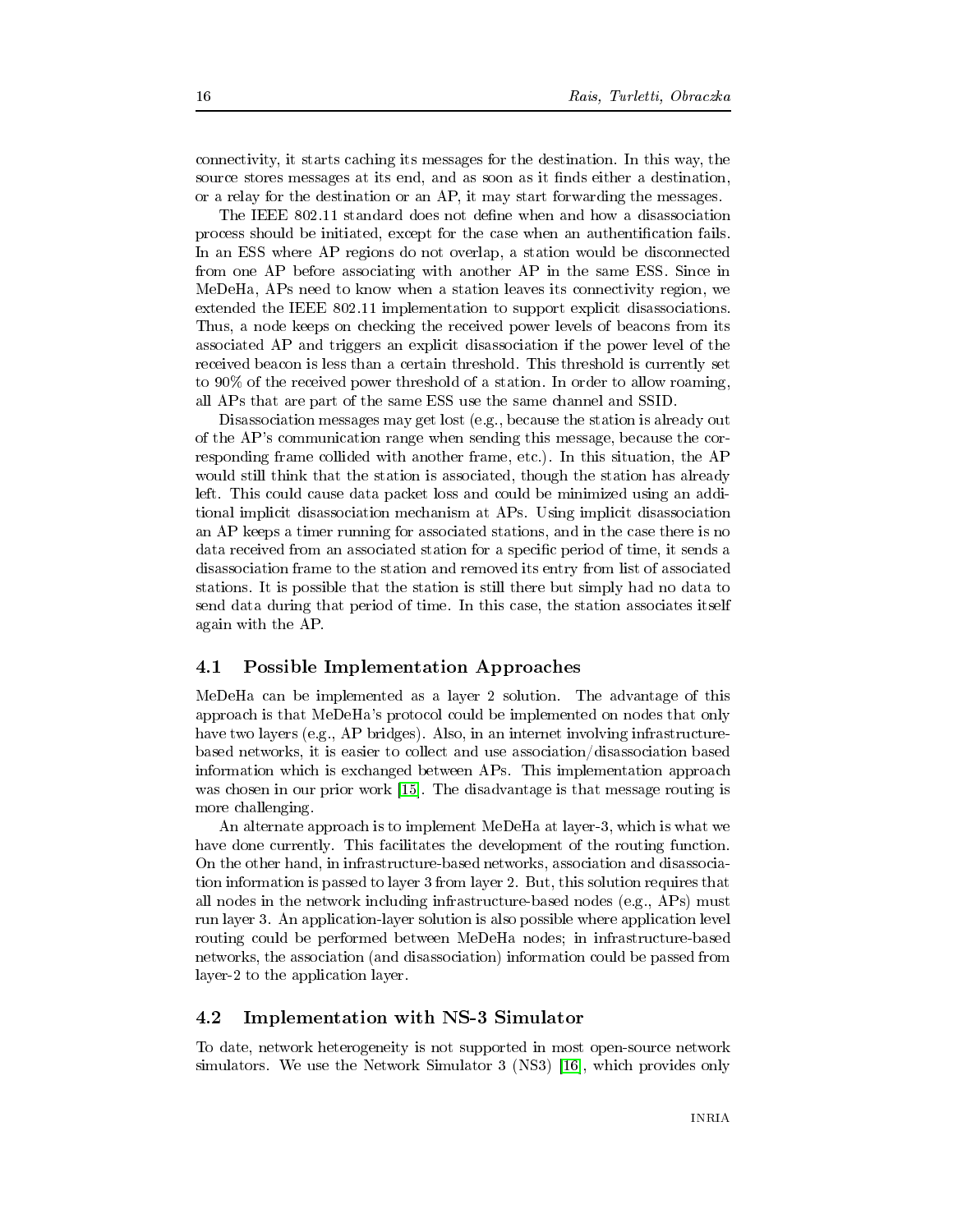basic network heterogeneity support required for our framework. We had then to extend NS-3's heterogeneity support. As previously described, we developed explicit- and implicit disassociation mechanisms in the simulator. In explicit disassociation, a station, before disconnecting from an AP, sends a disassociation frame to the AP, and then starts scanning all channels. This is done by comparing the received power with a threshold that is just above the minimum received power. Whereas, in case of implicit disassociation, the AP keeps a timer for nodes associations and removes stations from its association list by sending them a disassociation frame when the timer expires. These functionalities are done at the simulator's layer 2.

We have also used a cross-layer information exchange in order to pass asso $ciation/dissociation information from layer 2 to layer 3.$ 

Buffer management policies have also been implemented to provide per-flow and per-destination priority mechanisms. For instance, when a node's buffer is full, the oldest message with lower priority is dropped. Or, if a lower priority message arrives and the node's buffer is full with higher priority messages, the incoming message is discarded (dropped).

#### <span id="page-19-0"></span> $\overline{5}$ **Performance Evaluation**

We showcase MeDeHa's functionality and evaluate its performance through extensive simulations using a wide range of scenarios including traffic of different priorities. We used both synthetic, but realistic mobility patterns as well as real mobility traces.

#### <span id="page-19-1"></span> $5.1$ **Performance Metrics**

To measure MeDeHa's effect on message delivery in heterogeneous internets subject to connectivity disruptions, we measure packet delivery ratio (PDR). Average delivery delay (AD) is also used as performance metric to show the benefits of embracing network heterogeneity. To this end, we compare scenarios where more than one network is supported against an infrastructure-only network  $[15]$ .

It is important to note that for a message delivery protocol like MeDaHa that involves wireless communication, performance of the protocol in terms of message delivery depends upon how quickly neighborhood changes are detected. *HELLO* messages are used for this purpose in ad hoc networks, while beacons are utilized in infrastructure-based networks. Message delivery can be improved by sending neighborhood detection messages such as HELLO more frequently, but on the other hand, it increases protocol overhead. So, this tradeoff needs to be considered when setting the protocol's parameters.

#### <span id="page-19-2"></span>Case 1: Convention Center Type Scenario  $5.2$

We consider a convention center type environment with different rooms and seminar halls where connectivity is provided by APs, but connectivity is not guaranteed everywhere (e.g., outside rooms or in hallways) in the convention center. Visitors carrying portable devices may move from one room to another and roam around across multiple AP coverage areas. These APs are connected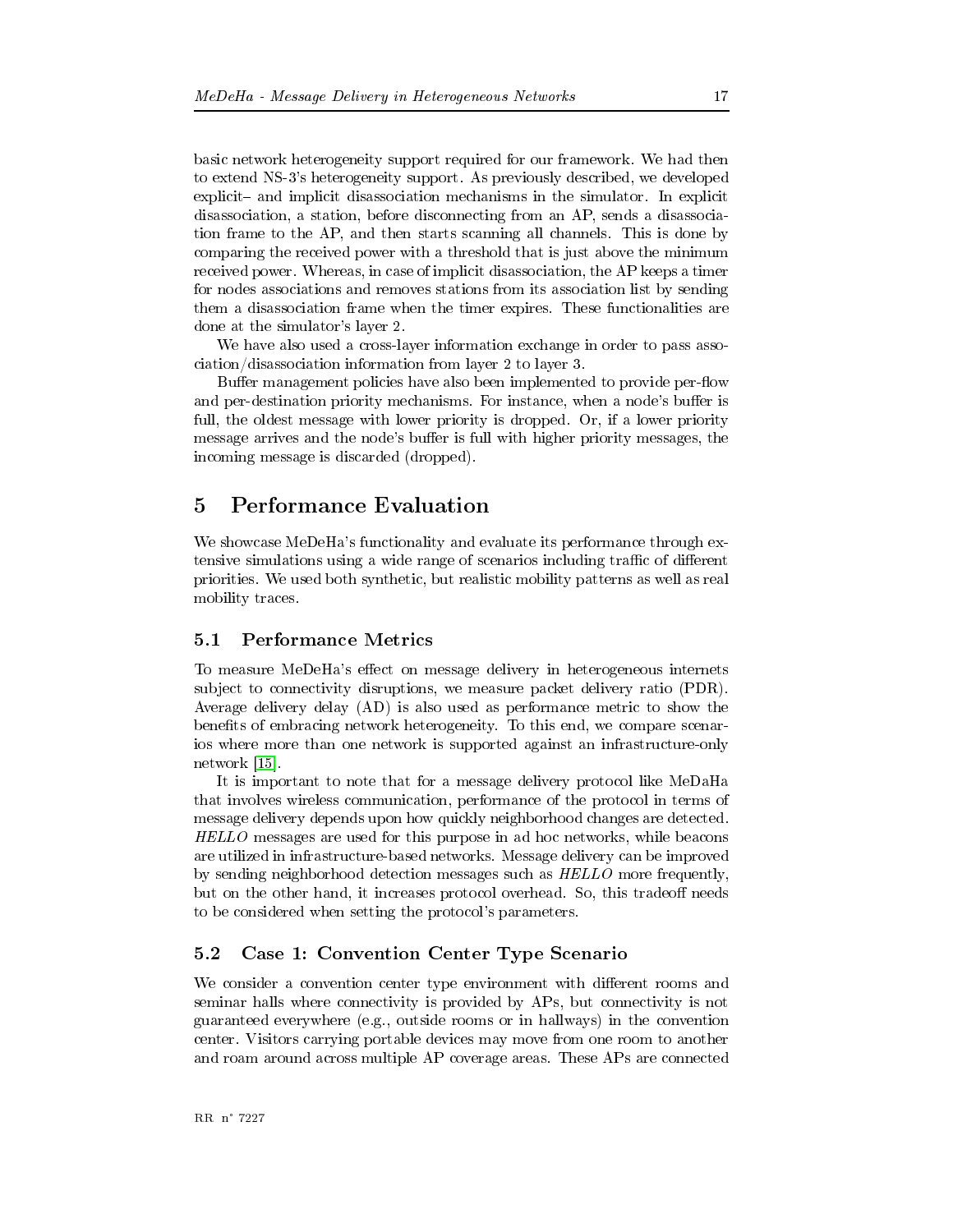to each other via Ethernet or point-to-point links. Without MeDeHa, visitors (nodes) get disconnected temporarily while moving from one room to another and hence may loose some messages (transfer of files and/or chat messages) destined to them. With MeDeHa, the network stores messages temporarily. When no destination information is available, APs store messages temporarily. When using more than one network, a message can either be delivered to a destination in infrastructure mode, in ad hoc mode, or the message can be handed over to a relay, which may carry the message to its destination.

This case is similar to the one we used in [15] in which we employed Random Waypoint (RWP) mobility with attraction points [20], [21]. Attraction points correspond to rooms and nodes move only in between these attraction points. Each attraction point is defined with a specific standard deviation along with an intensity to select the attraction point by the RWP mobility model. The standard deviation is of Gaussian distribution with zero mean and is used to specify the distances of nodes to the attraction point [22]. In other words, the standard deviation acts as a radius for the region of influence for an attraction point. Nodes are made to move in between these attraction point regions at a speed that is uniformly distributed between 1 and 2.5 m/s. Also, while within the coverage area of an attraction point, a node stays there for a time that is uniformly distributed between 0 and 60 seconds. A network of 9 APs is used spanning a 1000m  $\ge$  1000m area; there are 16 attraction points, each having an effective radius of 20 meters, indicating its region of influence. There are 50 nodes in the network and we have run the simulations for a duration of 30 minutes. In order to perform simulations, we create some mobility traces using random waypoint mobility model with attraction points using the BonnMotion Mobility Model tool [22].

#### <span id="page-20-0"></span> $5.2.1$ Uniform and Non-uniform AP Distribution

In the first set of experiments, 20 mobile stations exchange data, forming sourcedestination pairs. In other words, there are 20 sources and 20 destinations. Constant bit rate (CBR) traffic is generated using messages of 1 KBytes and different average data rates (in messages/minute). There is no buffer limit at APs as the goal is to study the impact of data rates and the AP distribution.

First, we place the APs uniformly across the entire network. This means that the distance between all the APs is constant. This is done so as to have low and uniform disconnection times when nodes move, representing an almostconnected network, comprised of connectivity "black holes". The deployment of APs and that of attraction points is shown in Figure 5.

Here, we compare two cases of MeDeHa: one where all stations support infrastructure based networks only (IS only), and the second case is where stations are able to connect to infrastructure based network as well as with other nodes in ad hoc mode (IS+Adhoc). Our goal is to evaluate the impact on delivery ratio (PDR) and delivery delay (AD). In ad hoc mode, we use number of encounters with a station as relay selection strategy, and set its value to 2. In other words, a message is forwarded to a relay, if it has seen the destination at least twice. Delivery ratio is shown in Figure 6, while the average delivery delay is presented in Figure 7.

All stations exhibit more than 90% delivery ratio irrespective of whether they are member of one or two networks for the case of both 8 messages/minute and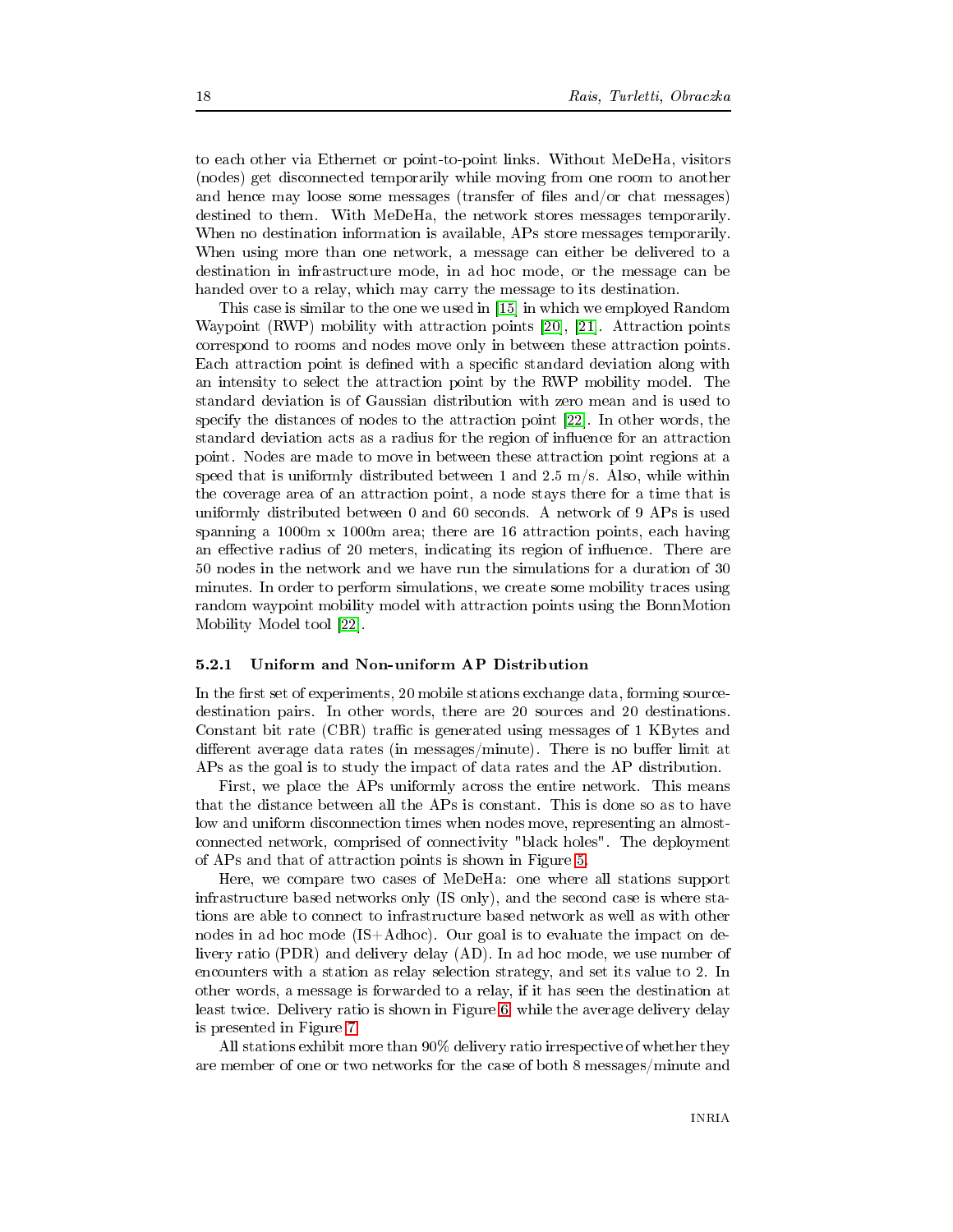

<span id="page-21-0"></span>5\$  H I, ) , 8   -( (  , () -  8



<span id="page-21-1"></span>5\$  G 5 , (- /() , and the set of the set of the set of the set of the set of the set of the set of the set of the set of the set of the set of the set of the set of the set of the set of the set of the set of the set of the set of the se

<span id="page-21-2"></span>5\$  /) (- \$  , , and the contract of the contract of the contract of the contract of the contract of the contract of the contract of the contract of the contract of the contract of the contract of the contract of the contract of the con

52 messages/minute -. While delivery ratio is not significantly affected, taking  $\mathcal{L}$  , and a set of the set of the set of the set of the set of the set of the set of the set of the set of the set of the set of the set of the set of the set of the set of the set of the set of the set of the set of  $\mathcal{L} = \{ \mathcal{L} \mid \mathcal{L} = \mathcal{L} \}$  , and the set of  $\mathcal{L} = \{ \mathcal{L} \mid \mathcal{L} = \mathcal{L} \}$  , where  $\mathcal{L} = \{ \mathcal{L} \mid \mathcal{L} = \mathcal{L} \}$ 

9&  - - - 8  \* -  - ) - - \* 8 ,- - ( - - (\$ , -\$-- 5\$  [#](#page-22-1) - - , ) , 8 ,  - 8 -   - - ( - /()  ) , - , 8 ) - 5\$  [F](#page-22-2)  $\blacksquare$  . The set of the set of the set of the set of the set of the set of the set of the set of the set of the set of the set of the set of the set of the set of the set of the set of the set of the set of the set of the

 $\blacksquare$  . The state of the state of the state of the state of the state of the state of the state of the state of the state of the state of the state of the state of the state of the state of the state of the state of the  $\mathbf{A}$  , and the set of the set of the set of the set of the set of the set of the set of the set of the set of the set of the set of the set of the set of the set of the set of the set of the set of the set of the set  - F!Q , -(\$  - F!Q ()  -  \*- %@ - - 8\$& - - (\$ ) -\$-  - , 8 ) & \* \*( ( (\$ () ) \*) \$  - - - (\$ ) -\$- \* - ( -\$-

<span id="page-21-3"></span><sup>-</sup> we used other values for average data rate and observed similar performance trend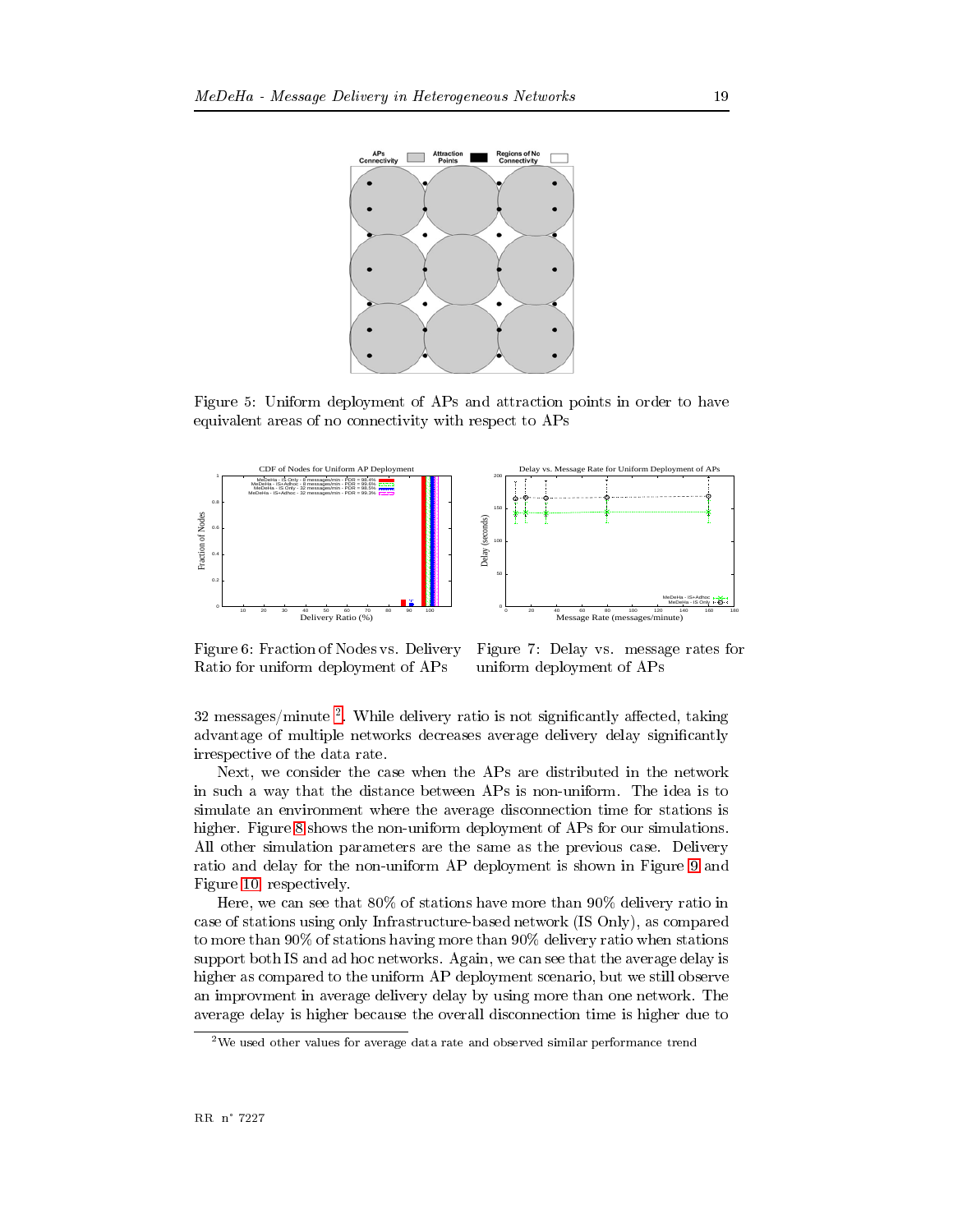

<span id="page-22-1"></span>5\$  # I, ) , 8   -( ,  , ()  to APs





<span id="page-22-2"></span> $\mathbf{f}$  5  $\mathbf{f}$  5  $\mathbf{f}$  5  $\mathbf{f}$  5  $\mathbf{f}$  5  $\mathbf{f}$  5  $\mathbf{f}$  5  $\mathbf{f}$  5  $\mathbf{f}$  5  $\mathbf{f}$  5  $\mathbf{f}$  5  $\mathbf{f}$  5  $\mathbf{f}$  5  $\mathbf{f}$  5  $\mathbf{f}$  5  $\mathbf{f}$  5  $\mathbf{f}$  5  $\mathbf{f}$  5  $\mathbf{f}$  5  $\mathbf{f}$  5  $\mathcal{A}$  , and a set of the set of the set of the set of the set of the set of the set of the set of the set of the set of the set of the set of the set of the set of the set of the set of the set of the set of the set of of APs

<span id="page-22-3"></span> $\mathbf{A}$  , and  $\mathbf{A}$  , and  $\mathbf{A}$  , and  $\mathbf{A}$  , and  $\mathbf{A}$  , and  $\mathbf{A}$  , and  $\mathbf{A}$ , and the contract of the contract of the contract of the contract of the contract of the contract of the contract of the contract of the contract of the contract of the contract of the contract of the contract of the con

<span id="page-22-0"></span> , 8 - - -  , \$-)  /  , ) -

- \$ , - 9  ( /06 , - \* > capacity at nodes is limited. Further, we inject traffic of different priorities. We - , 8 ) (\$ -  - - -   \$( , "G! \$+ , \$ \*-,  - - /()  , > \* > ? 2 traffic priorities (high and low) is shown in Figure 11.

 $\blacksquare$  . The set of the set of the set of the set of the set of the set of the set of the set of the set of the set of the set of the set of the set of the set of the set of the set of the set of the set of the set of the  $\blacksquare$  and the contract of the contract of the contract of the contract of the contract of the contract of the contract of the contract of the contract of the contract of the contract of the contract of the contract of th - 
)  , - - \* > 
)  -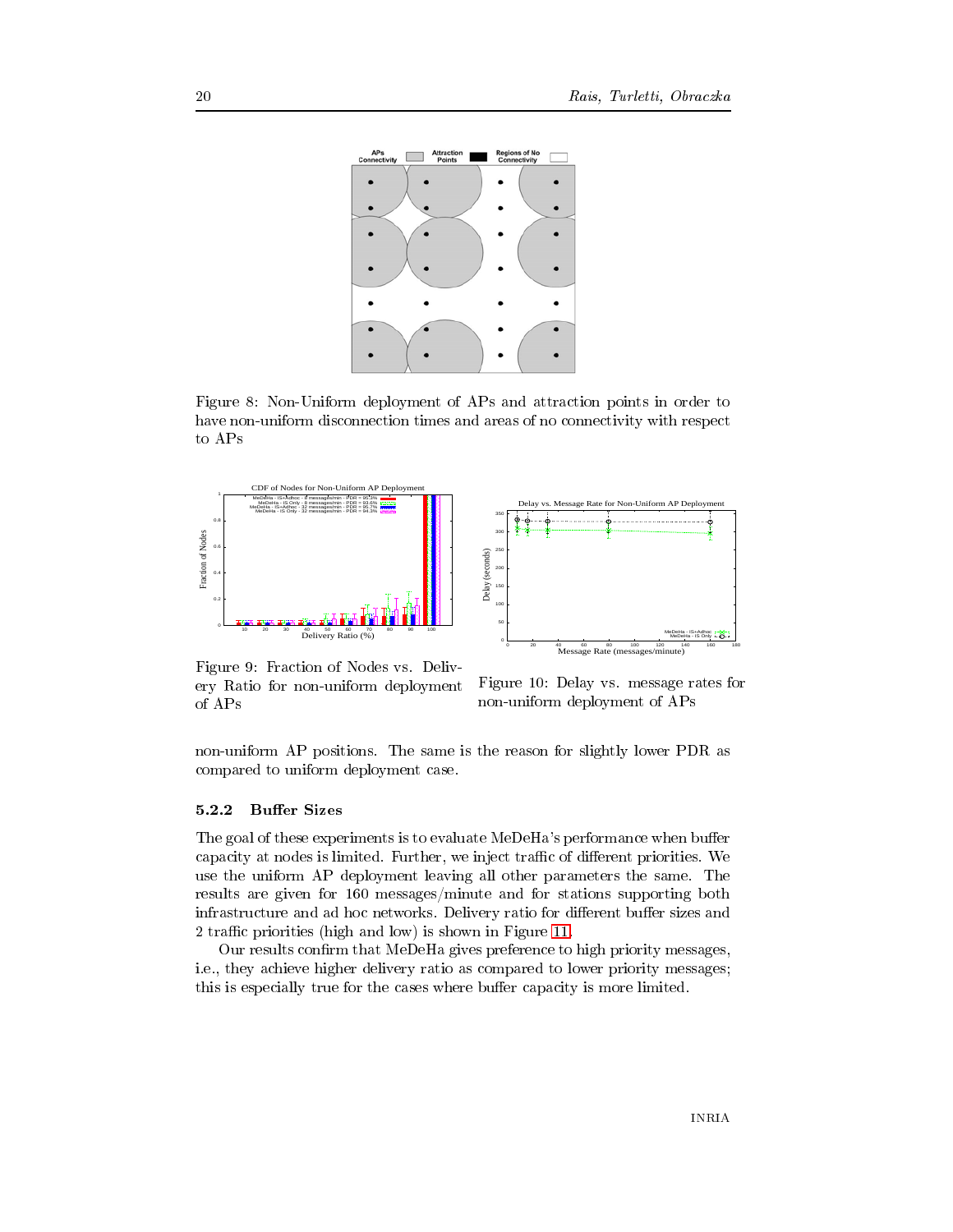

<span id="page-23-2"></span>Figure 11: Impact of varying buffer sizes on Delivery Ratio for high and low priority messages (message rate:  $160$  messages/min)

#### <span id="page-23-0"></span> $5.3$ Case 2: Communication between Clusters of Nodes

In this scenario, we simulate three clusters each which composed of a set of buildings; each cluster is equipped with 3 APs connected to each other providing connectivity to the whole cluster, though, there are possibly some regions of no connectivity within each cluster. The clusters are placed well apart and thus disconnected from each other (e.g., they can be seen as different villages in remote, disconnected areas). Each cluster is configured with 20 users carrying mobile devices: 14 of which only move within the boundary of their complex at pedestrian speed, while 6 visit other clusters with 0.2 probability. These nodes are potential relays to carry and forward inter-cluster traffic and are assumed to take buses when moving between clusters at speeds uniformly distributed between 30 and 50 km/h. Pedestrians that move inside a cluster do so at speeds uniformly distributed between 3 and 6 km/h. Total simulation area is 1000m x 1000m, and total simulation time is 60 minutes. The performance metrics used are percentage of nodes that receive a certain amount of delivery ratio, average packet delivery ratio (PDR), and average delivery delay (AD). Figure 12 shows the map of the scenario and the corresponding AP locations.

#### <span id="page-23-1"></span>Forwarding versus Replication 5.3.1

For this scenario, we have chosen "community affiliation" as the relay selection strategy, where a community corresponds to a cluster. In other words, a source (or a relay) forwards a message to another node, if the latter belongs to the same community as that of the destination. Here, we compare the behavior of forwarding (where there is only one copy of a message) with 2-copy replication.

Additionally, traffic is divided into two parts: intra-cluster and inter-cluster traffic. Intra-cluster traffic is such that both the source and destination belong to the same cluster and thus does not leave the cluster for the duration of simulation. For each cluster, 10 source-destination pairs are chosen to generate intra-cluster traffic. Inter-cluster traffic is traffic exchanged by nodes belonging to different clusters. For this traffic, 10 source-destination pairs are selected from all 3 clusters. The message rate is 3 messages/minute. Figure 13 shows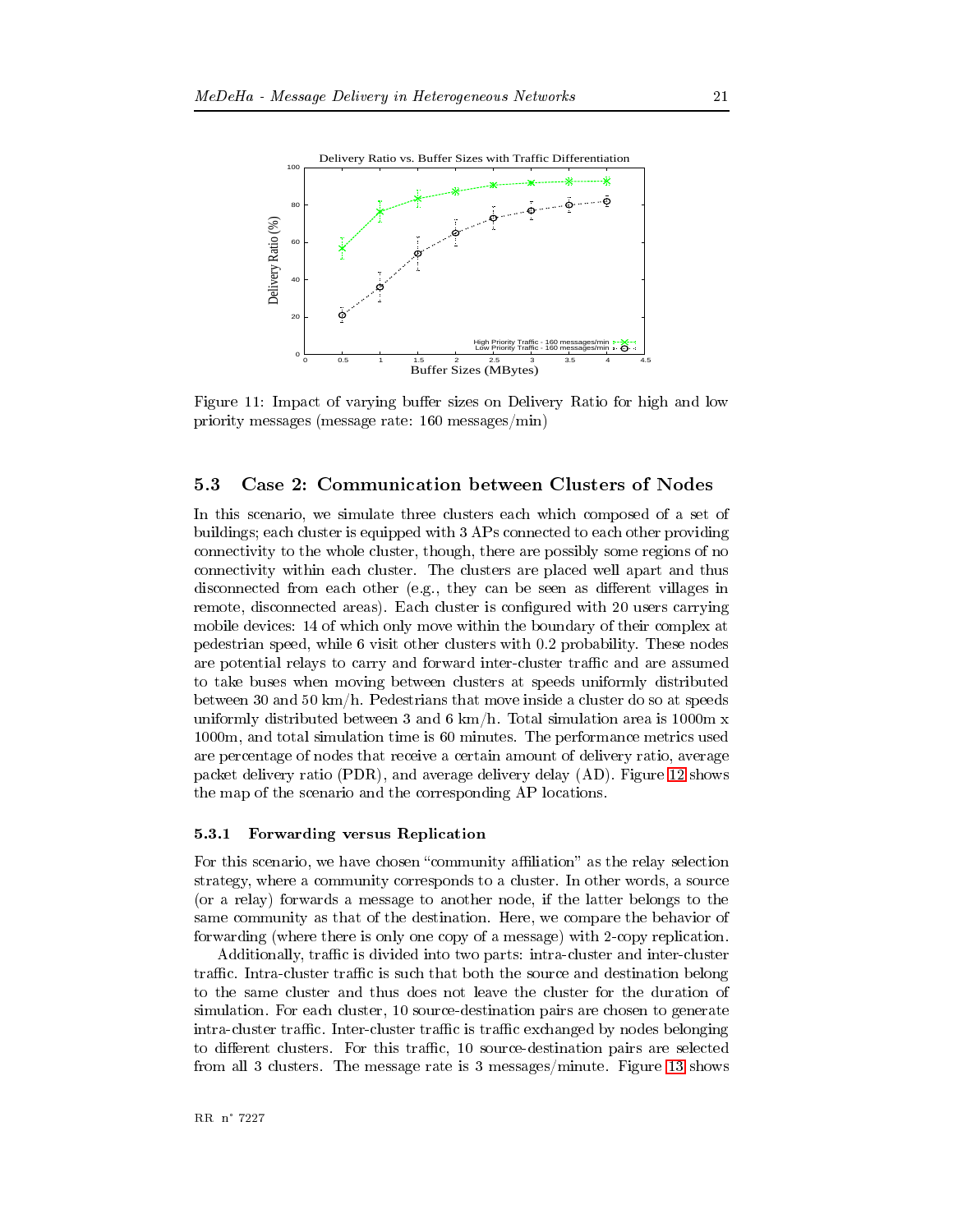

5\$  " / ) , 8   - <sup>E</sup>

<span id="page-24-0"></span>

<span id="page-24-1"></span>5\$  "E /5 , , , (- ()  -\$ -  \* ,\$ )  ,     traffic. Message rate is set to 3 messages/min

. The set of the set of the set of the set of the set of the set of the set of the set of the set of the set of the set of the set of the set of the set of the set of the set of the set of the set of the set of the set of and replication for both kinds of traffic.

7) \$ -  , ,\$  
& - - , ,\$& GEQ , - -( - #!Q () & - \$ )  
& ) EEQ , -( - #!Q () & -- \$= (- - ( (\$ ()   $\mathbf{1}$ to forwarding in the case of inter-cluster traffic (from  $64\%$  to  $82\%$ ), and a slight improvement is observed in the PDR in the case of intra-cluster traffic. This improvement is because the traffic is local and any local node can become a relay , \$& - \*\*) , \$ () -\$-- -   (\$ () ) 18/4 -  / , F-DQ to 98.2%. For inter-cluster traffic, average PDR is greatly improved by using ) 3 
-& \*  - (\$ ) 1, D"F-GG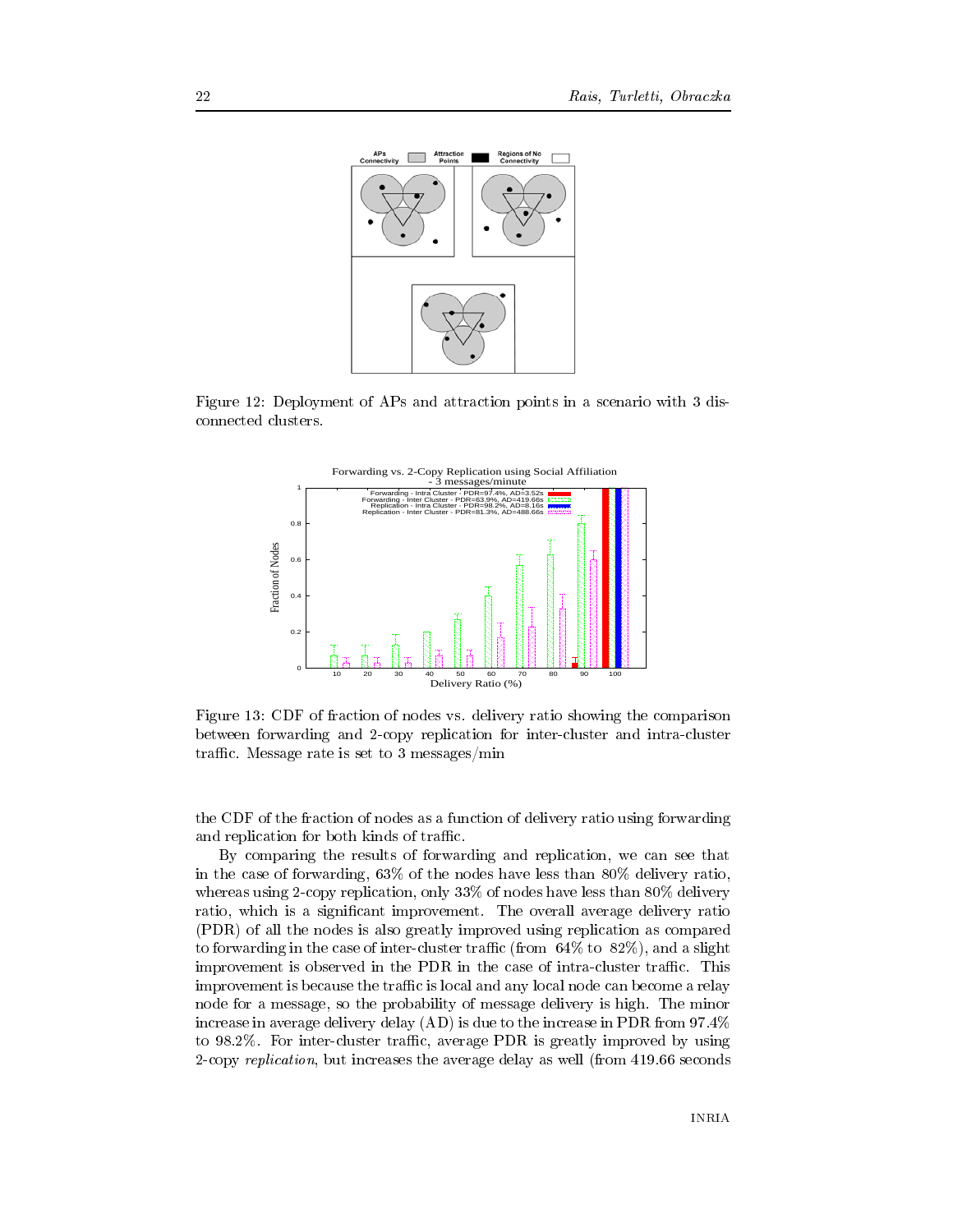to 488.66 seconds). This increase in average delay  $(AD)$  is due to the significant improvement in PDR, as the messages that get delivered very late contribute towards increase in AD. These messages donot contribute in *forwarding* case as they are never delivered.

The results discussed above are for a duration of 60 minutes. We observed that increasing the simulation time to 90 minutes resulted in increase in average delivery ratio (PDR) of nodes for inter-cluster traffic from  $81.3\%$  to  $98.4\%$  in case of replication, but also increased averge delay (AD) from 488.66 seconds to 712.48 seconds. This is because more messages are delivered to the destinations by increasing the simulation time to 90 minutes; these messages were undelivered but stored at nodes for the 60-minute case. The increase in PDR also caused  $\text{delay}(\text{AD})$  to increase. On the other hand, for forwarding, increasing simulation time resulted improvement in PDR from  $63.9\%$  to  $90.3\%$ , as well as an increase in AD from 419.66 seconds to 822.37 seconds.

#### <span id="page-25-0"></span>5.3.2 **Relay Selection Strategy**

Selecting a "suitable" relay to carry messages is an important component of MeDeHa and can have considerable effect on the performance of the protocol. One can employ different relay selection strategies depending upon a number of factors including network–, node–, and application characteristics as described in Section 2. In this subsection, we focus our attention on evaluating different criteria as the *utility* of a node to become a relay. First, we show the impact of using "number of past encounters", which we name as Encounter-Based Replication (ER). Following ER, a source (or a relay) hands over a message to a node only if the latter has already encountered a destination at least twice. The idea behind this utility metric is that if a node has already seen a destination at least twice, there is a strong probability that it will again encounter the destination in the future. Note that, depending on the mobility pattern of nodes, this utility function may not be a good indication of the likelihood of future encounters.

Next, we choose "community affiliation" as the utility function for relay selection. In this way, a relay is chosen only if it belongs to the community of a destination. This utility function is meaningful here since in order to send traffic between different clusters, we have to rely on nodes that visit different clusters. Thus it is useful to forward a message to a visiting node for a destination if both destination and visiting node belong to the same cluster. We call this relay selection strategy as Social Affiliation-based Replication (SAR) scheme. In Figure 14, a comparison is shown between ER and SAR selection strategies for 2-copy replication.

From the figure, it is clear that encounter-based replication performs well in terms of delivery ratio (PDR) while community affiliation-based replication provides lower average delay. The reason for this is that encounter-based replication only hands over a message to a relay if the relay has seen the destination at least twice. This adds buffering delay for waiting for a suitable relay, thereby increasing overall average delay, but may increase chances of message delivery as if a node has already encountered a destination twice, it is more probable that it is going to encounter the destination again in the future. The results obtained also favor this principle as is clear from increase in average PDR (from  $81.3\%$  to 85.2%). On the other hand, the decrease in average PDR in case of SAR is due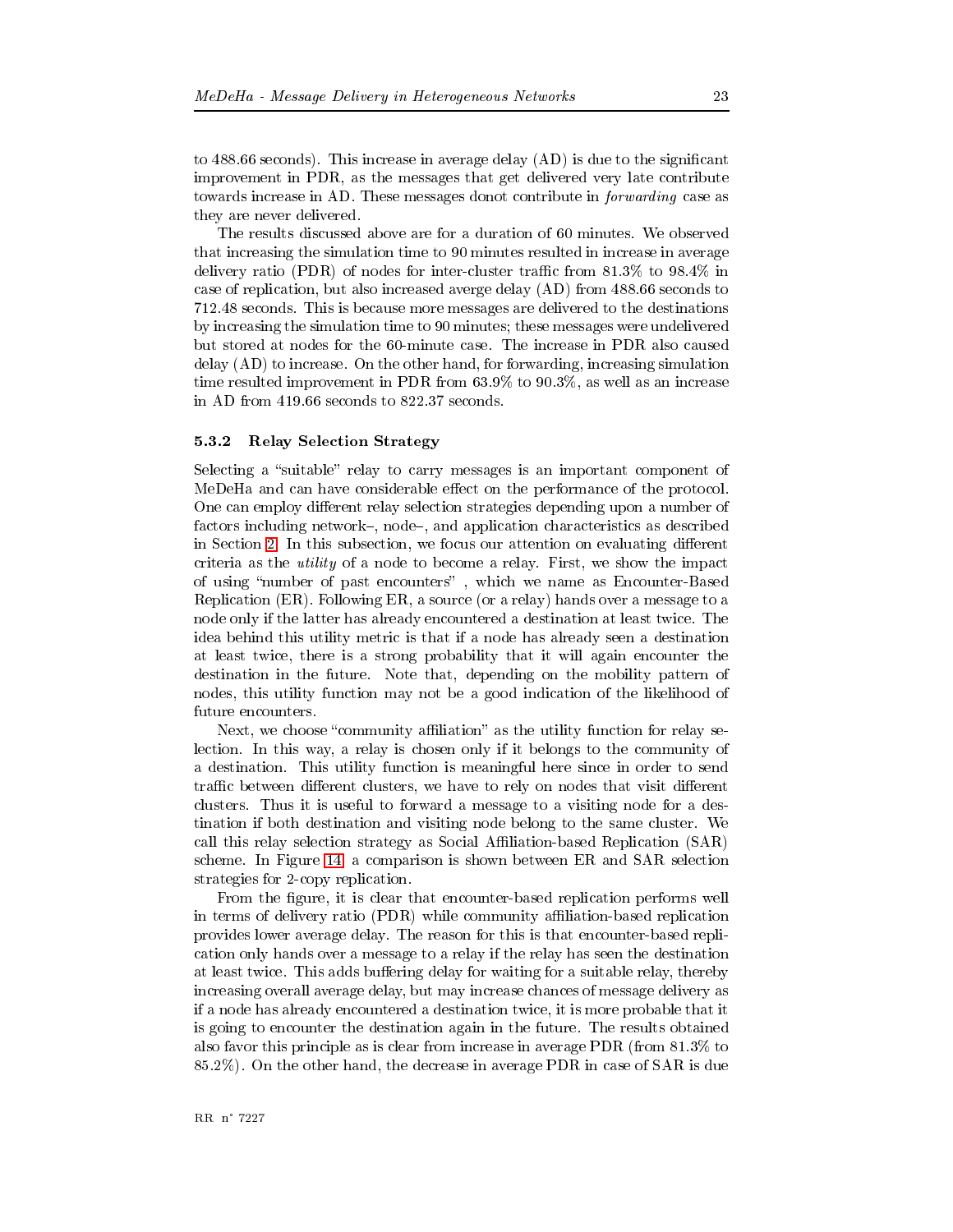

Fraction of Nodes Fraction of Nodes 0.6 0.4 0.2 0 10 20 30 40 50 60 70 80 90 100 Delivery Ratio (%)

Encounter-and-Social-Affiliation-based replication (ESAR) - 2 Copies, 3 messages/minute ESAR - Intra Cluster - PDR = 99.3%, AD = 11.77s ESAR - Inter Cluster - PDR = 87.6%, AD = 1044.19s

<span id="page-26-1"></span>5\$  "D /5 , (- /() , ) :  (ER) and Social Affiliation Replication  $(SAR) - (3 \text{ msgs/min})$ 

<span id="page-26-2"></span>5\$  "H /5 , (- / () \$ ) ) :  1:@84 1E  $\text{msgs/min}$ 

to the fact that "community-based affiliation" metric chooses a relay node only based upon a node's affiliation with a particular community (cluster/complex  $\mathcal{A}$  . The state of the state of the state of the state of the state of the state of the state of the state of the state of the state of the state of the state of the state of the state of the state of the state of th \$ \*  -

 0.8 1

The delay for intra-cluster traffic is very low as compared to the delay for inter-cluster traffic. This is because intra-cluster traffic does not involve nodes \*\$\$ > & -,& , ) within the cluster. Moreover, for inter-cluster traffic,  $40\%$  of nodes have less - F!Q ()  , :& - G!Q , -( - F!Q of delivery ratio in case of SAR.

. A second contract the contract of the contract of the contract of the contract of the contract of the contract of the contract of the contract of the contract of the contract of the contract of the contract of the contra Social Affiliation-based Replication (ESAR). So, a relay is chosen to carry a \$ ) , \*\$ - ) - , - , -  - - -  \* , )  - 5\$  ["H-](#page-26-2)

- - , - -)\* ) , ( - (\$ / , \*types of traffic. The average delay  $(AD)$  for intra-cluster traffic is increased by  $\mathbf{A}$  $\mathcal{L}$  , and  $\mathcal{L}$  , and  $\mathcal{L}$  , and  $\mathcal{L}$  , and  $\mathcal{L}$  , and  $\mathcal{L}$  , and  $\mathcal{L}$  , and  $\mathcal{L}$  , and  $\mathcal{L}$  , and  $\mathcal{L}$  , and  $\mathcal{L}$  , and  $\mathcal{L}$  , and  $\mathcal{L}$  , and  $\mathcal{L}$  , and  $\mathcal{L}$  ,  $\mathbf{A}$ -\*) \$ )- < - - -& - (\$ , \$ - - ( (\$ /- - & - > \* increasing average PDR and decreasing average AD. In terms of fraction of nodes \$   ( , () & \$ -)\* )  1:@84& ) E!Q , - F!Q ()  1/4   $\mathcal{L} = \mathcal{L} = \mathcal{L} = \mathcal{L} = \mathcal{L} = \mathcal{L} = \mathcal{L} = \mathcal{L} = \mathcal{L} = \mathcal{L} = \mathcal{L} = \mathcal{L} = \mathcal{L} = \mathcal{L} = \mathcal{L} = \mathcal{L} = \mathcal{L} = \mathcal{L} = \mathcal{L} = \mathcal{L} = \mathcal{L} = \mathcal{L} = \mathcal{L} = \mathcal{L} = \mathcal{L} = \mathcal{L} = \mathcal{L} = \mathcal{L} = \mathcal{L} = \mathcal{L} = \mathcal{L} = \mathcal$ 

#### <span id="page-26-0"></span> $5.4$ 4 Case 3: KAIST Campus Traces

. \* ,   , - J8%@ (\* , 8. /8/ [KE℄](#page-30-9)- -  
 \*) , H! ( - \$  $\mathcal{L} = \{ \mathcal{L} = \mathcal{L} \}$  . The set of the set of the set of the set of the set of the set of the set of the set of the set of the set of the set of the set of the set of the set of the set of the set of the set of the s  $\mathbf{P}$  , and  $\mathbf{P}$  , and  $\mathbf{P}$  , and  $\mathbf{P}$  , and  $\mathbf{P}$  , and  $\mathbf{P}$  , and  $\mathbf{P}$  , and  $\mathbf{P}$  , \$ - - -\$ 1 -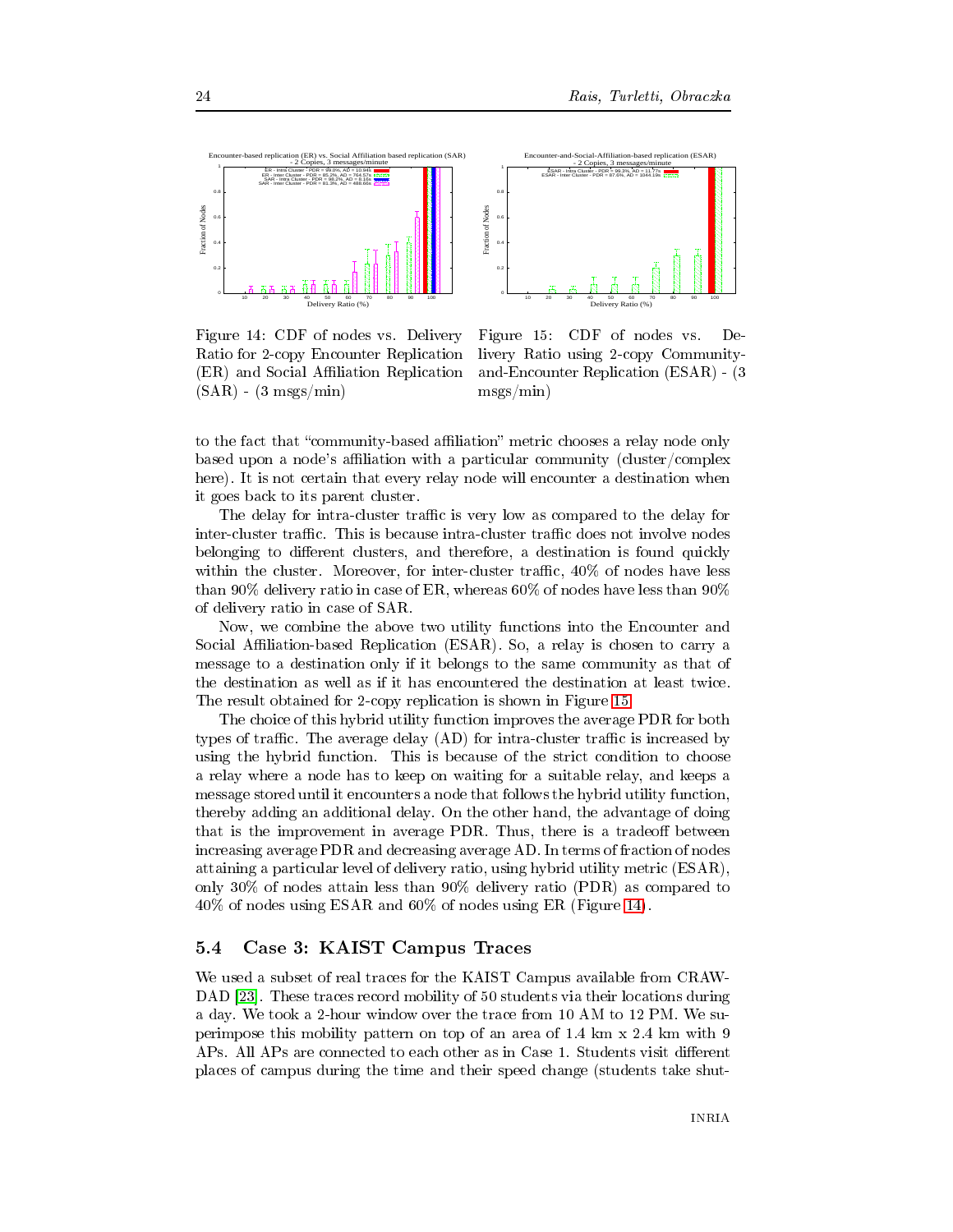

<span id="page-27-1"></span>5\$  "G /5 , (- /() , J8%@  , -  \$ %@ ) %@T8- 1\$  <sup>E</sup> \$+4

 $\mathbf{A}$  , and the contract of the contract of the contract of the contract of the contract of the contract of the contract of the contract of the contract of the contract of the contract of the contract of the contract o 4- 8\$& ( -  , !   , - /5 , 1 4 \$   ()  1/4 , - , -(\$ ) , \*  1%@ )4& -(\$ \*- , \* -  1%@T8-4 , , ing and replication. We also observed average packet delivery ratio and average  $\mathbf{A}$  . The state of  $\mathbf{A}$  $\mathbf{1}$  , and  $\mathbf{1}$  , and  $\mathbf{1}$  , and  $\mathbf{1}$  , and  $\mathbf{1}$  , and  $\mathbf{1}$  , and  $\mathbf{1}$  , and  $\mathbf{1}$  , and  $\mathbf{1}$  , and  $\mathbf{1}$  , and  $\mathbf{1}$  , and  $\mathbf{1}$  , and  $\mathbf{1}$  , and  $\mathbf{1}$  , and  $\mathbf{1}$  ,

 $\mathbf{A}$  . The state of  $\mathbf{A}$  is the state of  $\mathbf{A}$  is the state of  $\mathbf{A}$  ( - , \*-  , ()  1/4 () ) 18/4- %@T8- 3 
- - \* (\$ / 8/- %  , , , & - ) GQ , -( - F!Q ()  , ) -\$  1%@T8-4  HQ  $\sim$  , and  $\sim$  , and  $\sim$  , and  $\sim$  , and  $\sim$  , and  $\sim$  . The same  $\sim$  , and  $\sim$  , and  $\sim$  , and  $\sim$  , and  $\sim$ based network (IS only).

<span id="page-27-0"></span> > - \$ -\$) #!-""   9\$  $\mathbf{A}$  , and the set of the set of the set of the set of the set of the set of the set of the set of the set of the set of the set of the set of the set of the set of the set of the set of the set of the set of the set  $\blacksquare$  . The contract of the contract of the contract of the contract of the contract of the contract of the contract of the contract of the contract of the contract of the contract of the contract of the contract of the - The state of the state of the state of the state of the state of the state of the state of the state of the state of the state of the state of the state of the state of the state of the state of the state of the state of ) \* % ) [K#℄](#page-29-8)- 8</RT [KF℄](#page-29-9) - - % \*
\* 8
: \*)  \$ \$) (\$ -- - \* - - - ,  ( -  , ,  \$-

-  , - %56 /) \$ 
- P  $\mathbf{1}$  . The set of the set of the set of the set of the set of the set of the set of the set of the set of the set of the set of the set of the set of the set of the set of the set of the set of the set of the set of t  $\blacksquare$  . The set of the set of the set of the set of the set of the set of the set of the set of the set of the set of the set of the set of the set of the set of the set of the set of the set of the set of the set of the  $\mathcal{L}$  . The set of the set of the set of the set of the set of the set of the set of the set of the set of the set of the set of the set of the set of the set of the set of the set of the set of the set of the set of t , - - , 
),- @\$ ,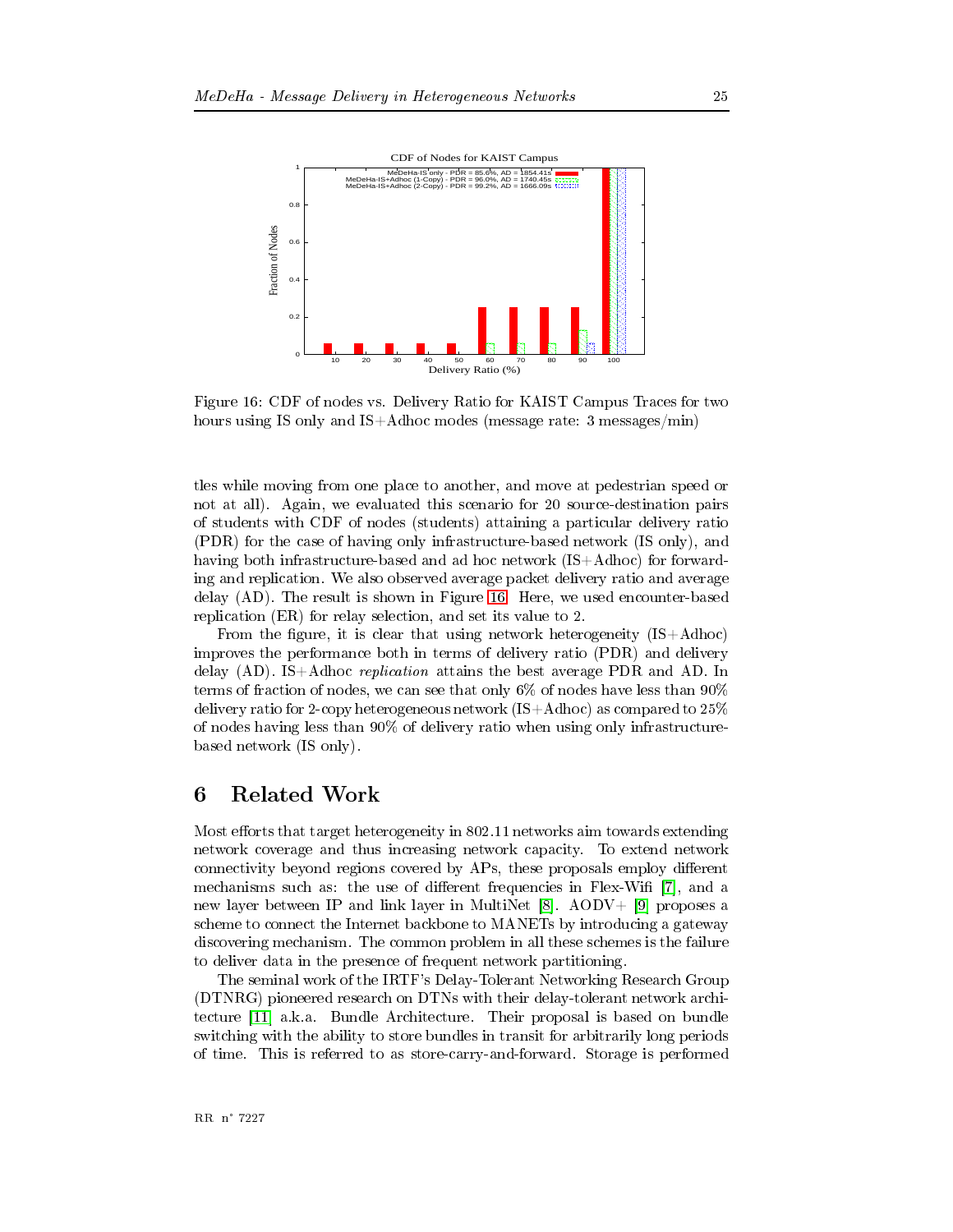above the transport layer to provide interoperability among networks that support different types of transport layers. Our mechanism is orthogonal to the Bundle architecture that can be used with MeDeHa to support networks with different transport layers. In such cases, it is useless to store data at lower layers of nodes that act as DTN routers or gateways. But the need to store messages at lower layers in other nodes of network would still be the same, and MeDeHa would be useful especially when intermediate nodes don't support higher layers, and where the Bundle layer mechanism cannot be incorporated.

Propositions exist to integrate DTNs with MANETs. Ott et al. [2] introduce specialized DTN capable end point nodes to bridge islands of networks, but this solution doesn't provide backbone connectivity. Natasa et al. [1] use the mobility patterns of the nodes over time to make nodes communicate in between different islands, but again, with the help of nodes that move in between these islands. Besides, some studies use the concept of node relaying in order to bridge otherwise partitioned networks. These propositions include message ferries [12], throwboxes [14], and use of data mules [13]. They suggest the use of specialized nodes, fixed or mobile that are used as data carriers, and/or forwarders. Specialized nodes are resourceful entities (storage space, battery power etc). The concept is very fruitful in increasing the delivery ratio, and in some cases, reducing the overall delay, but the problem of number of these special-purpose nodes in the network, and their routes is not trivial.

Some initiatives target relay node selection in a disruption tolerant environment. One notable example is  $|17|$ , which presents different utility functions to be utilized for intermittent connected networks with different characteristics. Exponential Age Search (EASE) algorithm is presented in [18], where a destination location is estimated by using the encounter database maintained locally by each node for every other node. A similar approach is presented in [19] where future rate of node encounters is predicted using number of past encounters with nodes. For this purpose, an encounter metric is computed locally by each node, and is used as utility metric when choosing a relay for a message.

### <span id="page-28-0"></span> $\overline{7}$ Conclusion

This paper introduced MeDeHa, a robust and flexible message delivery framework targeting heterogeneous internets subject to intermittent connectivity. We believe that this work is an important building block to enable current and upcoming applications since; (1) future internets will likely become increasingly more heterogeneous and  $(2)$  in many scenarios/applications, late delivery is preferred over loss of data.

MeDeHa's contributions are two fold. First, we address the problem of frequent and/or long-lived connectivity disruptions in heterogeneous networks. Heterogeneity is handled at the network- as well as at the node level. Second, with our scheme, there is no need to introduce special-purpose nodes in order to support heterogeneity. This makes MeDeHa quite general and flexible. We also showcase MeDeHa's performance in simulations with some synthetic but realistic scenarios as well as with real traces and show that it helps in improving message delivery ratio, while reducing delivery delay.

We are currently extending MeDeHa with MANET routing support. In the longer run, we will address group communication and QoS-based data delivery.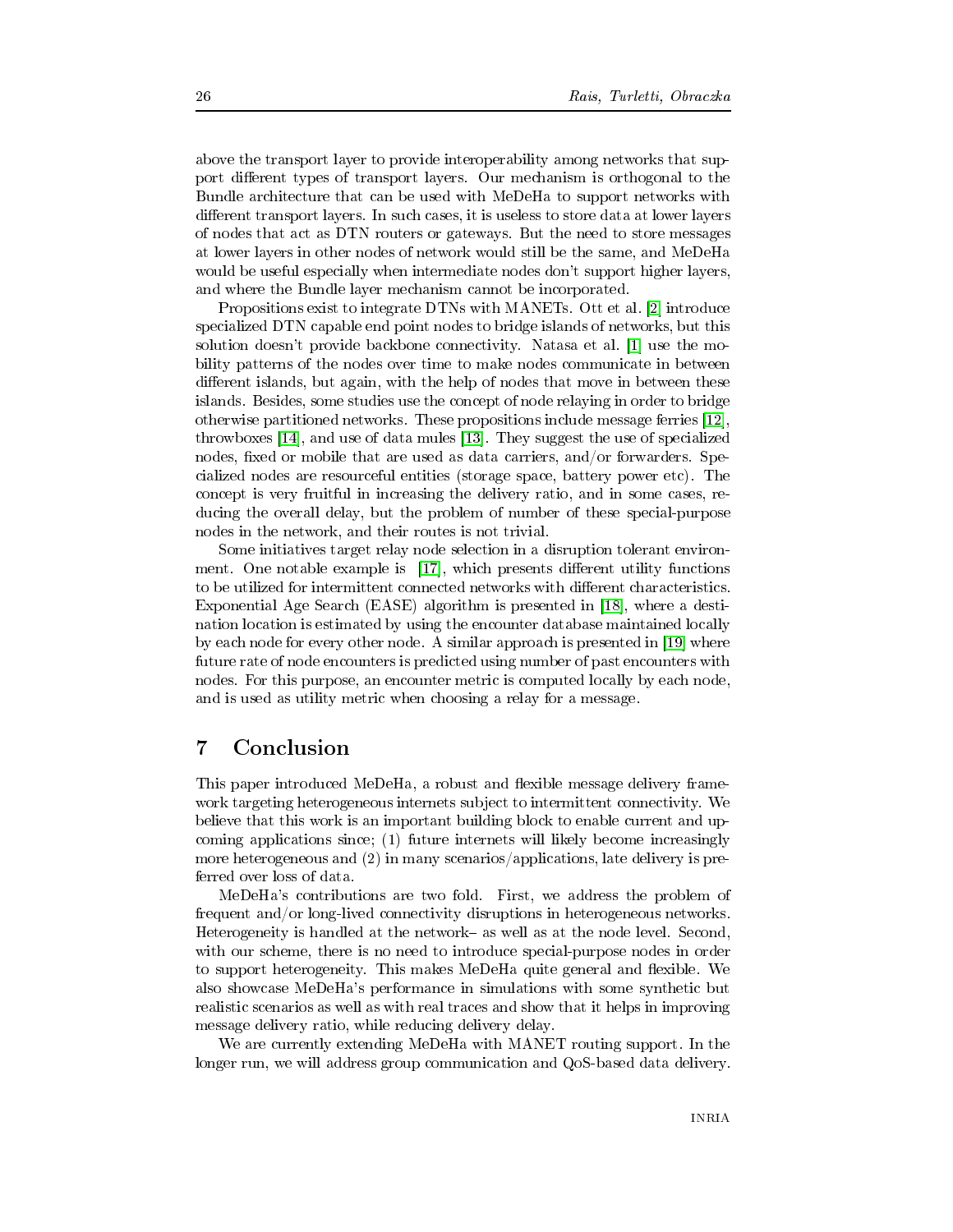### <span id="page-29-1"></span><span id="page-29-0"></span>References

- [1] N. Sarafijanovic-Djukic, M. Piorkowski, and M. Grossglauser, *Island Hop*ping: Efficient Mobility-Assisted Forwarding in Partitioned Networks, In Proceedings of IEEE SECON'06, pp. 226-235, 2006.
- <span id="page-29-2"></span>[2] Jorg Ott, Dirk Kutscher, and Christoph Dwertmann, Integrating DTN and MANET Routing, In Proceedings of ACM SIGCOMM workshop on Challenged Networks (CHANTS), pp. 221-228, Pisa, Italy, 2006.
- <span id="page-29-4"></span><span id="page-29-3"></span>[3] A. Vahdat and D. Becker, *Epidemic Routing for Partially Connected Ad Hoc Networks*, Technical Report CS-200006, Duke University, 2000.
- [4] T. Spyropoulos, K. Psounis, and C.S. Ragha Vendra, Spray and Wait: An Efficient Routing Scheme for Intermittently Connected Mobile Networks. ACM SIGCOMM Workshops WDTN, pp. 252-259, Philadelphia PA, 2005.
- <span id="page-29-5"></span>[5] J.-C. Chen, S. Li, S.-H. Chan, and J.-Y. He, *WIANI: Wireless Infrastruc*ture and Ad-Hoc Network Integration, In Proceedings of IEEE International Conference on Communications (ICC), pp. 3623-3627, Seoul, Korea, 2005.
- <span id="page-29-6"></span>[6] J He J. Chen, S.-H. G. Chan, and S.-C. Liew, Mixed-mode Wlan: The Integration of Ad Hoc Mode with Wireless LAN Infrastructure, In Proceedings of IEEE Globecom, pp. 231-235, 2003.
- <span id="page-29-7"></span>[7] Carlo Parata, Gabriella Convertino, Vincenzo Scarpa, Flex-WiFi: A Mixed Infrastructure and Ad-Hoc IEEE 802.11 Network for Data Traffic in a Home *Environment*, In Proceedings of the First IEEE WoWMoM Workshop on Autonomic and Opportunistic Communications (AOC), pp. 1-6, Finland, 2007.
- <span id="page-29-8"></span>[8] R. Chandra, P. Bahl, and P. Bahl, *MultiNet: Connecting to Multiple IEEE* 802.11 Networks Using a Single Wireless Card, In Proceedings of IEEE Infocom, pp. 882-893, Hong Kong, 2004.
- <span id="page-29-9"></span>[9] A. Hamidian, U. Korner, and A. Nilsson, *Performance of Internet Access Solutions in Mobile Ad Hoc Networks*, Wireless Systems and Mobility in Next Generation Internet, pp. 189-201, Springer Berlin, 2005.
- <span id="page-29-10"></span>[10] K. Scott and S. Burleigh, *RFC 5050*, *Bundle Protocol Specifications*, IRTF DTN Research Group, November 2007.
- <span id="page-29-11"></span>[11] V. Cerf, S. Burleigh, A. Hooke, L. Torgerson, R. Durst, K. Scott, K. Fall and H. Weiss, RFC 4838, Delay-Tolerant Networking Architecture, IRTF DTN Research Group, April 2007.
- <span id="page-29-12"></span>[12] W. Zhao, M. Ammar, and E. Zegura, A Message Ferrying Approach for Data Delivery in Sparse Mobile Ad Hoc Networks, In Proceedings of ACM/IEEE MOBIHOC, pp. 187-198, Japan, 2004.
- <span id="page-29-13"></span>[13] R. Shah, S. Roy, S. Jain, and W. Brunette, Data MULEs: Modeling a *Three-tier Architecture for Sparse Sensor Networks*, In Proceedings of IEEE Workshop on Sensor Network Protocols and Applications (SNPA), pp. 30-41. Seattle, WA, 2003.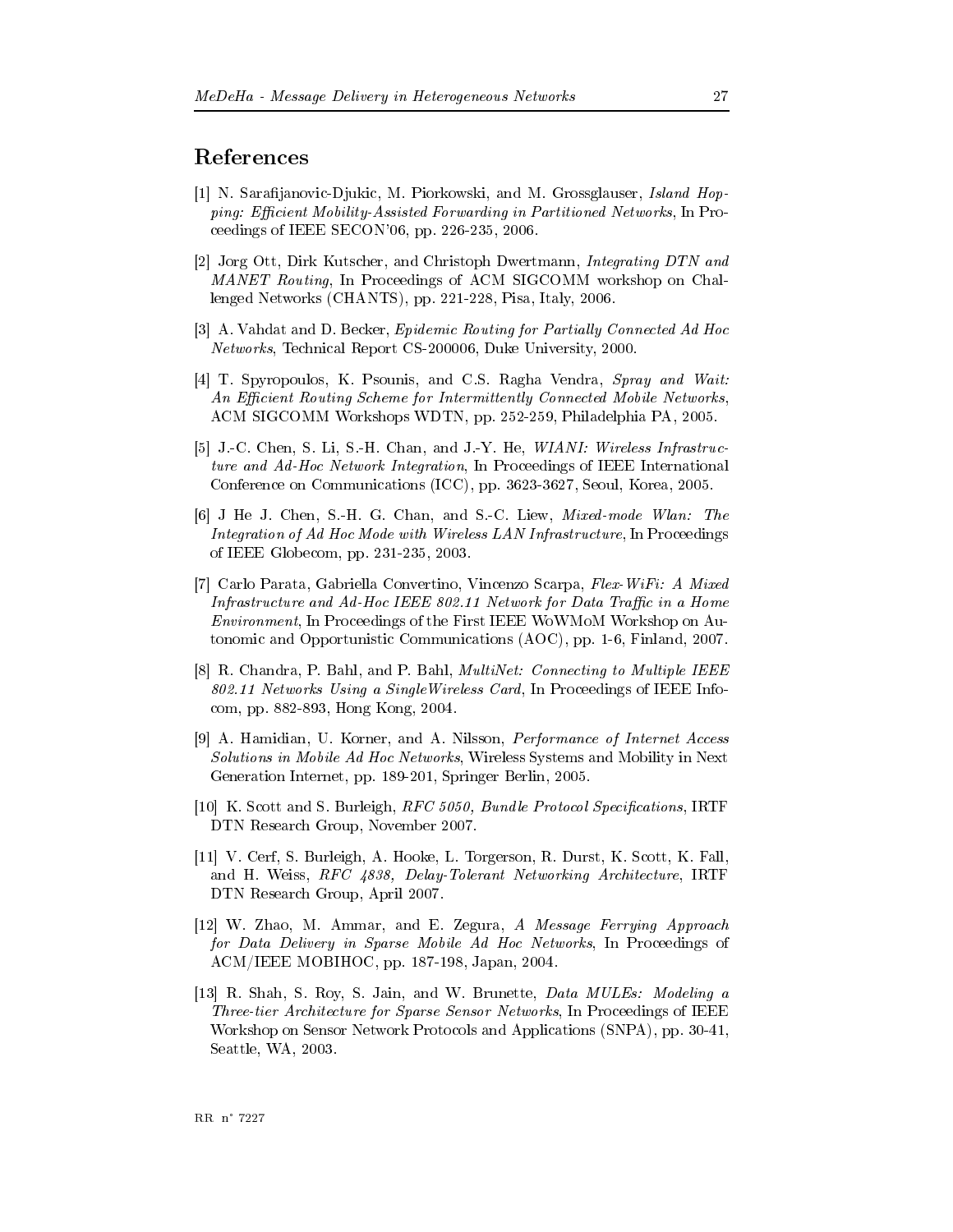- <span id="page-30-0"></span>[14] Wenrui Zhao, Yang Chen, Mostafa Ammar, Mark Corner, B.N. Levine, and Ellen Zegura, Capacity Enhancement using Throwboxes in DTNs, In Proceedings of IEEE International Conference on Mobile Ad hoc and Sensor Systems (MASS), pp. 31-40, Canada, 2006.
- <span id="page-30-1"></span>[15] Rao Naveed Bin Rais, Thierry Turletti, and Katia Obraczka, Coping with *Episodic Connectivity in Heterogeneous Networks*, In Proceedings of the 11th International Symposium on Modeling, Analysis and Simulation of Wireless and Mobile Systems (MSWiM), pp. 211-219, Canada, 2008.
- <span id="page-30-5"></span>[16] Network Simulator and Network Animator Project (NSNAM), Network  $Simulator 3 (NS-3), http://www.nsnam.org.$
- <span id="page-30-2"></span>[17] T. Spyropoulos, T. Turletti, and K. Obraczka, Routing in Delay Tolerant Networks Comprising Heterogeneous Node Populations, IEEE Transactions on Mobile Computing (TMC) Vol. 8, No. 8, pp. 1132-1147, August 2009.
- <span id="page-30-3"></span>[18] Matthias Grossglauser and Martin Vetterli, Locating Mobile Nodes with EASE: Learning Efficient Routes from Encounter Histories Alone, IEEE/ACM Transactions on Networking, Vol. 14, No. 3, pp. 457-469, June 2006.
- <span id="page-30-4"></span>[19] Samuel Nelson, Mehedi Bakht, and Robin Kravets, *Encounter-Based Rout*ing in DTNs, In Proceedings of IEEE Inform 09, Brazil, 2009.
- <span id="page-30-6"></span>[20] Christian Bettstetter and Christian Wagner, The Spatial Node Distribution of the Random Waypoint Mobility Model, In Proceedings of the First German Workshop on Mobile Ad-Hoc Networks (WMAN), GI Lecture Notes in Informatics, Vol. 11, pp. 41-58, 2002.
- <span id="page-30-7"></span>[21] M. Feeley, N. Hutchinson, and S. Ray, Realistic Mobility for Mobile Ad Hoc *Network Simulation*, Ad-Hoc, Mobile, and Wireless Networks, Lecture Notes in Computer Science Vol. 3158, Springer Berlin, 2004.
- <span id="page-30-8"></span>[22] BonnMotion, Univerysity  $\alpha$ f Bonn,  $\boldsymbol{A}$ Mobility Scenario Generation and Analysis Tool,  $http://web.informatik.uni$ bonn.de/IV/Mitarbeiter/dewaal/BonnMotion.
- <span id="page-30-9"></span>[23] Injong Rhee, Minsu Shin, Seongik Hong, Kyunghan Lee, Seongjoon Kim and Song Chong, CRAWDAD data set  $ncsu/mobility models$  (v. 2009-07-23). Downloaded from http://crawdad.cs.dartmouth.edu/ncsu/mobilitymodels, July 2009.